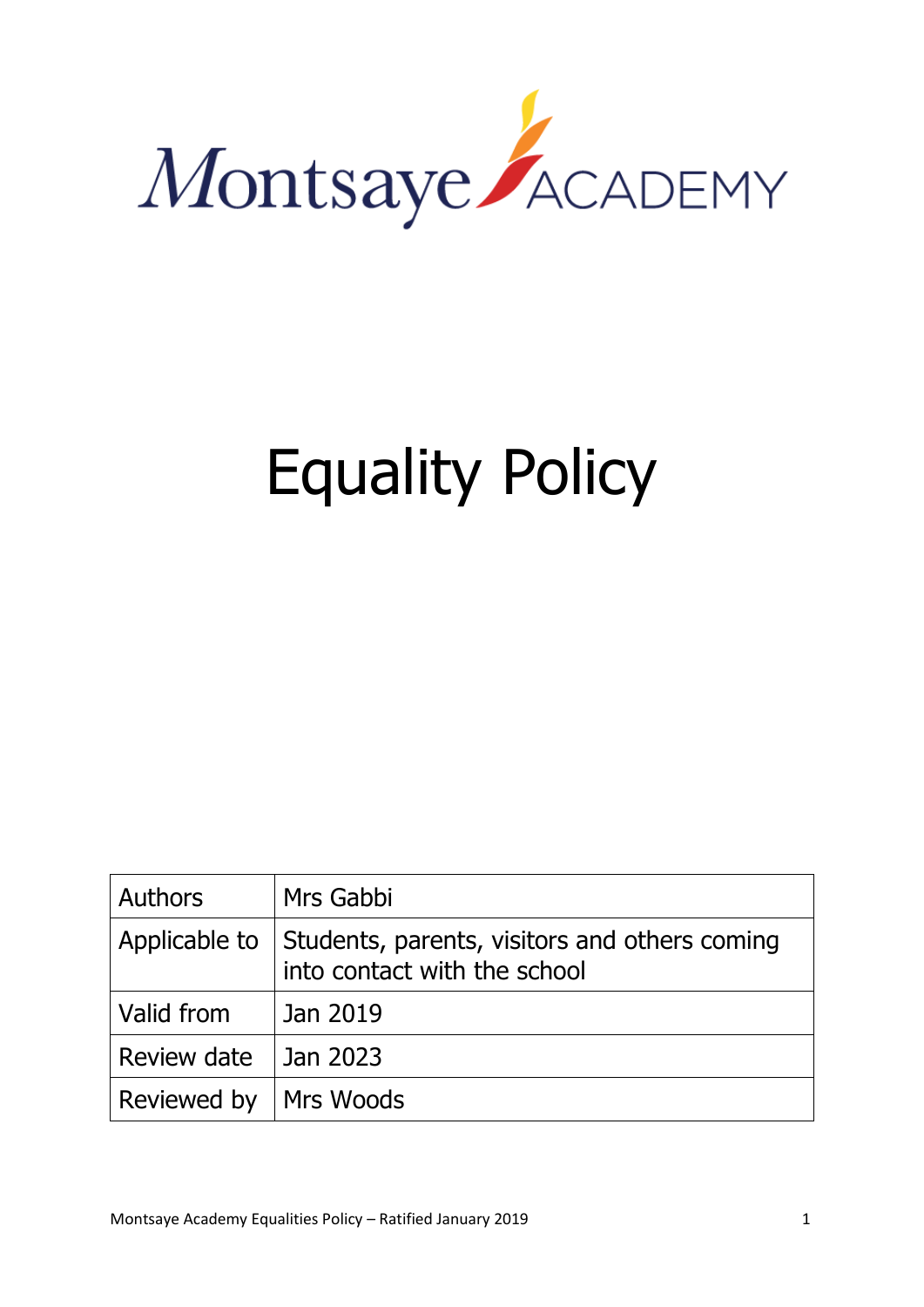# **PART 1 THE LAW THE EQUALITY ACT 2010**

The Equality Act 2010 replaced nine major Acts of parliament and almost one hundred sets of regulations which had been introduced over several decades. It provides a single, consolidated source of equality law, covering all types of discrimination, harassment and victimisation that are unlawful. It simplified the law by getting rid of anomalies and inconsistencies that had developed over time, and extended protection against discrimination in several areas.

# **THE PROTECTED CHARACTERISTICS**

The Equality Act 2010 makes it unlawful for the "responsible body" of a school to discriminate (either directly or indirectly) against an individual or group of individuals by treating them less favourably because they (or somebody they associate with) have one or more of the following characteristics:

- Sex;
- Race;
- Religion or belief;
- Sexual orientation;
- Gender reassignment;
- Pregnancy and maternity; and
- Disability.

The Equality Act 2010 also makes it unlawful for the "responsible body" of a school to discriminate (either directly or indirectly) against an individual or group of individuals **who are not the school's students** by treating them less favourably because they (or somebody they associate with) have one or more of the above characteristic or the following characteristics:

- Age; and
- Marriage and civil partnership.

Specifically, the "responsible body" of a school must not discriminate against a student or group of students because they have a protected characteristic (with the exception of age or marriage and civil partnerships):

- In the arrangements it makes for deciding who is offered admission as a student;
- As to the terms on which it offers to admit a prospective student;
- By not admitting a prospective student;
- In the way it provides education for a student (but not in relation to the contents of the curriculum);
- In the way it affords a student access to a benefit, facility or service;
- By not providing an education for a student;
- By excluding a student;
- By subjecting a student to any other detriment (including the imposition of sanctions);

The Equality Act 2010 also makes it unlawful for the "responsible body" of a school to harass or victimise an individual or group of individuals because of some of the protected characteristics, or because of something done in reliance on the Equality Act 2010, as outlined in further detail below.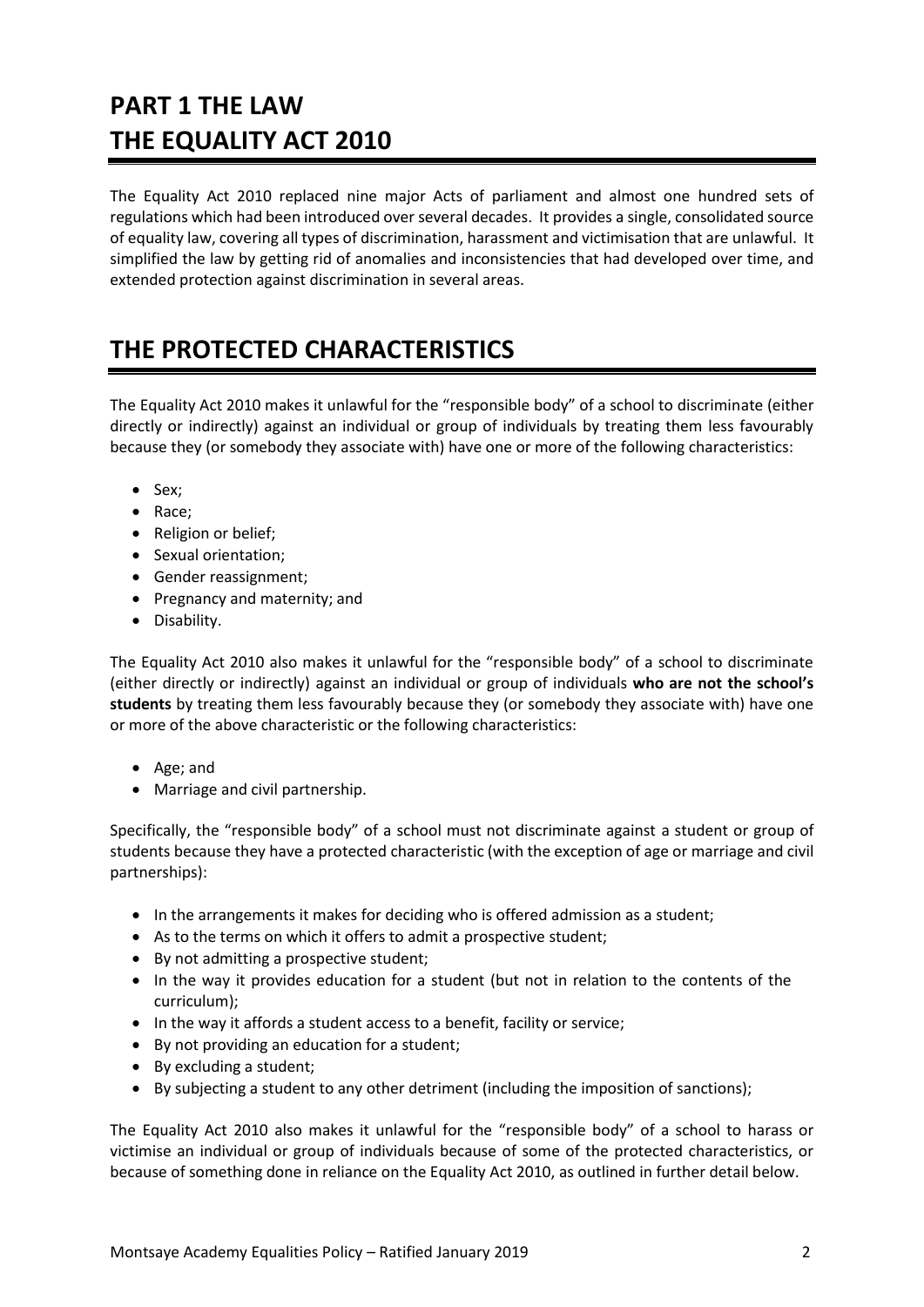The "responsible body" in an academy is its proprietor, namely the Governing Body. In practice, all persons acting on behalf of the Governing Body (including employees of the school) are personally responsible for ensuring that their actions or omissions are not discriminatory, and the Governing Body will also be responsible for the actions of the school's employees if it cannot show that it has taken all reasonable steps to prevent the discriminatory actions or omissions being undertaken on their behalf.

The Equality Act 2010 covers discriminatory acts or admissions by the school against prospective students, current students and (in some circumstances) former students, as well as against parents (including non-parents with parental responsibility or care of a student), visitors and other people coming into contact with the school.

The Equality Act 2010 does not cover discriminatory acts by one student against another student, such as racist bullying (such behaviour by a student will, in any event, be a breach of the school's annually updated Anti-Bullying and Behaviour Policies and be sanctioned accordingly). However, if the school is aware of a discriminatory act by one student against another and does nothing to prevent it, or treats the act less seriously than it would for other acts, this may in itself be a discriminatory act by the school.

#### **DISCRIMINATION**

The Equality Act 2010 defines two types of discrimination; direct and indirect:

#### **Direct Discrimination**

**Direct discrimination** occurs where an individual or group of individuals are treated less favourably than others because they or somebody they associate with have (or it is mistakenly thought that they have) a protected characteristic.

#### **Indirect Discrimination**

**Indirect discrimination** occurs when a policy, criterion or practice is applied generally to all, which has the indirect effect of discriminating against an individual or group of individuals by putting them at a disadvantage, unless there is a legitimate reason for the policy, criteria or practice and there is no other way to achieve it.

Indirect Discrimination does not apply to the protected characteristic of pregnancy and maternity.

#### **Disability**

There are special provisions in the Equality Act 2010 relating to disability discrimination and, in particular, a third type of discrimination called **discrimination arising from a disability**, as well as failing to make reasonable adjustments for an individual with a disability. The definition of what constitutes disability discrimination is more complex than that for the other protected characteristics, and is set out in further detail under the section relating to disability equality below.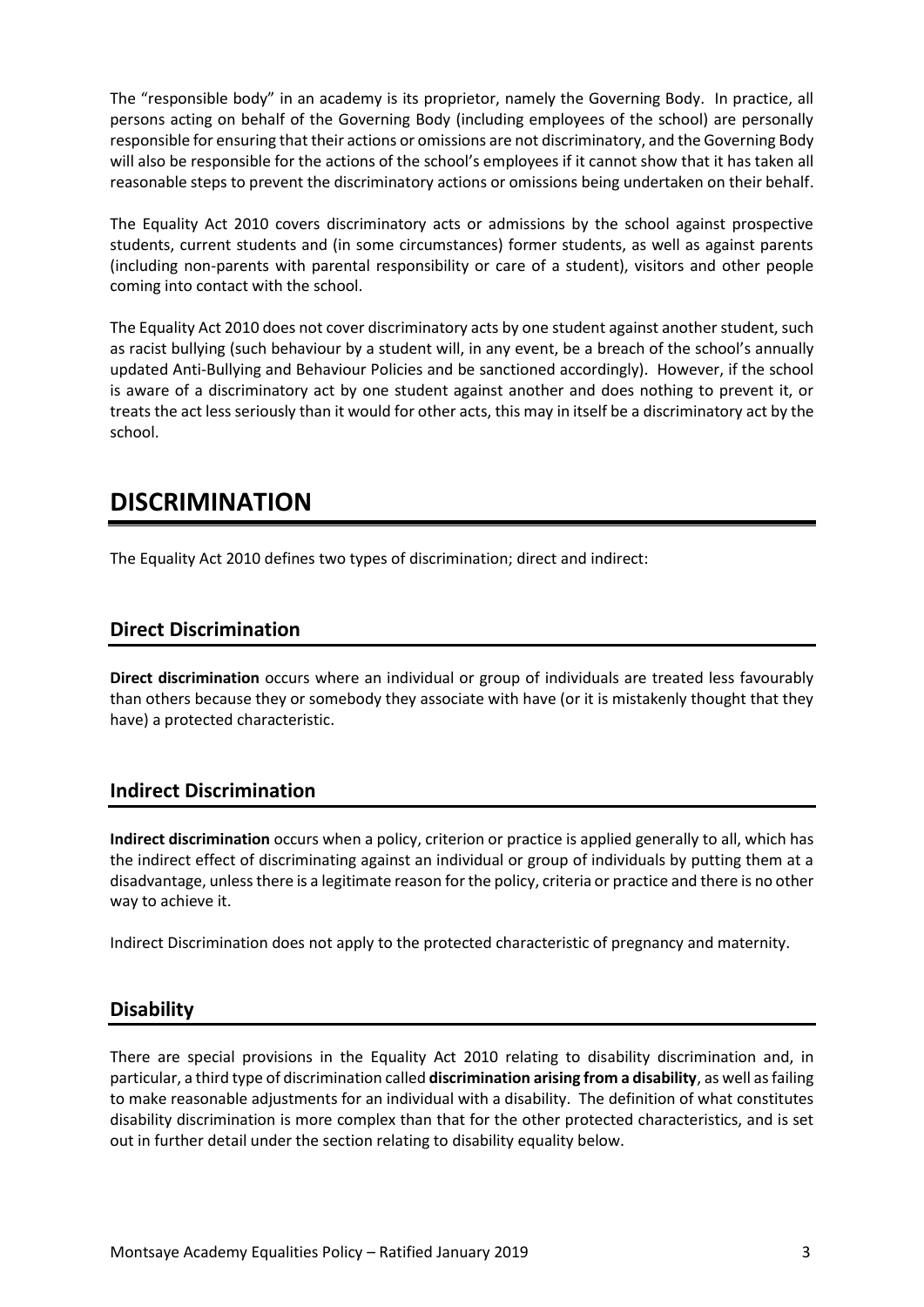# **HARASSMENT**

The Equality Act 2010 makes it unlawful to harass an individual or group of individuals in relation to certain protected characteristics. Harassment is defined as an unwanted act, related to a relevant protected characteristic, which has the purpose or effect of violating that person's dignity or creating an intimidating, hostile, degrading, humiliating or offensive environment for that person.

## **VICTIMISATION**

The Equality Act 2010 makes it unlawful to victimise an individual or a group of individuals in certain circumstances. Victimisation is defined as occurring when an individual or group of individuals are treated less favourably as a result of anything they have done in reliance upon the Equality Act 2010, for example by previously making an allegation of discrimination or harassment, even if it was not upheld.

Victimisation will also occur when an individual is treated less favourably as a result of anything their parent, sibling or other person has done in reliance upon the Equality Act 2010, for example where their older sibling has previously made an allegation of discrimination, even if it was not upheld.

#### **POSITIVE ACTION**

The Equality Act 2010 allows (but does not require) a school to take action to tackle disadvantages suffered by a particular group of students as a result of them having a protected characteristic, known as "positive action". This does not mean that the school can give a particular group of students preferential treatment (which would be positive discrimination and unlawful), it merely allows the school to put in place measures which redress the balance between those with the protected characteristic and those without. These measures must be a proportionate means of achieving this aim.

The Equality Act 2010 does, however, allow for the school to treat disabled students more favourably than students who are not disabled (positive discrimination). In some cases, schools are *required* to treat disabled students more favourably than students who are not disabled, by making reasonable adjustments for their disability and providing auxiliary aids where necessary.

#### **SEX EQUALITY**

The Equality Act 2010 makes it unlawful for an individual or group of individuals to be discriminated against (either directly or indirectly) or harassed because of their sex or the sex of somebody they associate with.

Schools must not treat a student, parent, visitor or other person coming into contact with the school (or a group of these people) less favourably than others, including indirectly as a result of the implementation of a general practice or procedure, because of their sex or the sex of somebody they associate with.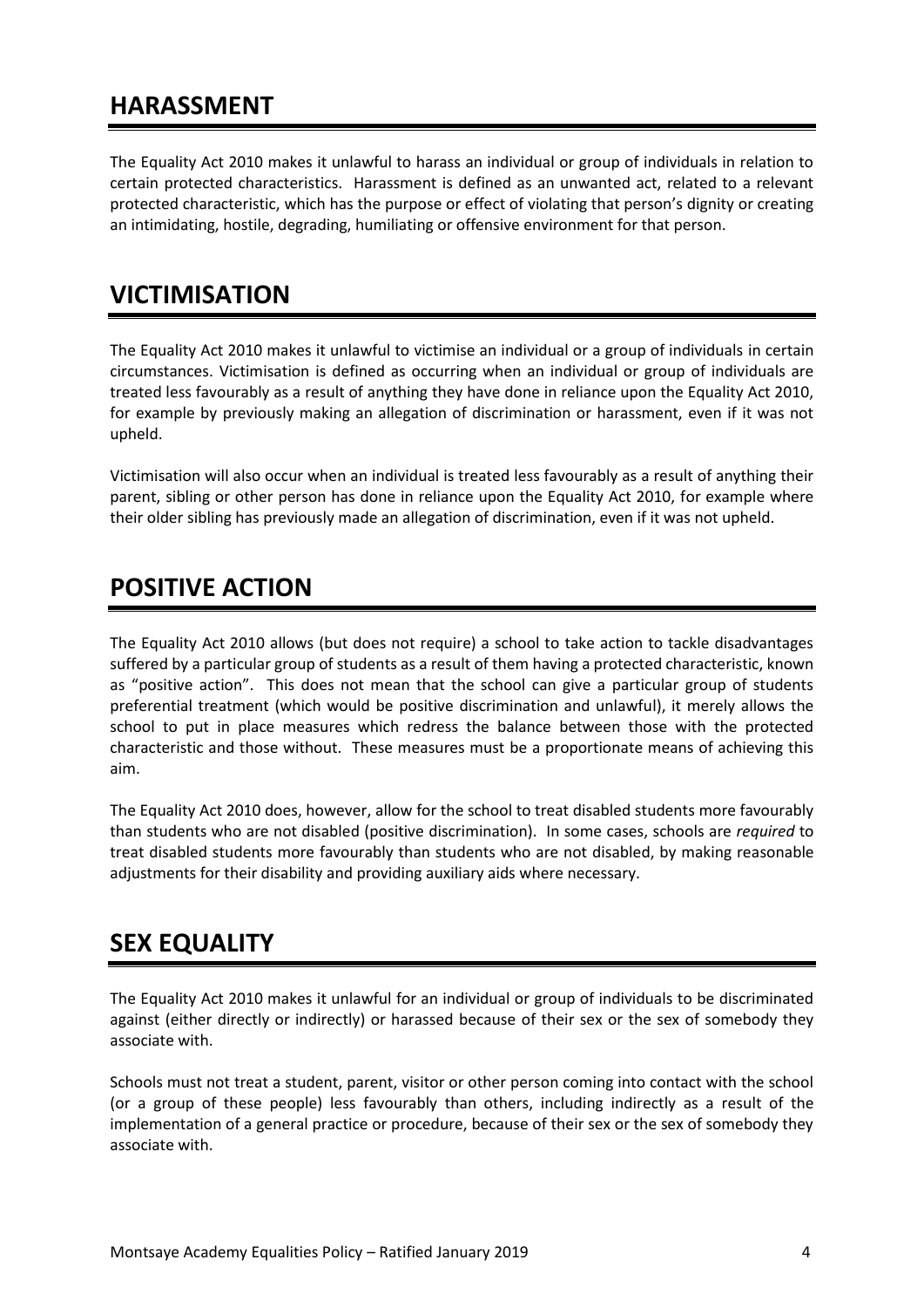# **RACE EQUALITY**

The Equality Act 2010 makes it unlawful for an individual or group of individuals to be discriminated against (either directly or indirectly) or harassed because of their race or the race of somebody they associate with. Race is defined as including colour, nationality, ethnic or national origins, and would also include travellers whose cultural heritage is traditionally nomadic, for example gypsies and Irish travellers.

Schools must ensure that a student, parent, visitor or other person coming into contact with the school (or a group of these people) are not treated less favourably than others, including indirectly as a result of the implementation of a general practice or procedure, because of their race or the race of somebody they associate with. Segregation of students by race will always be unlawful.

# **RELIGION OR BELIEF EQUALITY**

The Equality Act 2010 makes it unlawful for an individual or group of individuals to be discriminated against (either directly or indirectly) because of their religion or belief or the religion or belief of somebody they associate with. Religion is defined as being any religion, and belief as being any religious or philosophical belief, including a lack of belief in religion (for example, humanism or atheism). Religion will include all of the major faiths, including denomination within the religion. Political beliefs are not included within the definition of religion or belief.

Schools must ensure that a student, parent, visitor or other person coming into contact with the school (or a group of these people) are not treated less favourably than others, including indirectly as a result of the implementation of a general practice or procedure, because of their religion or belief or the religion or belief of somebody they associate with.

# **SEXUAL ORIENTATION EQUALITY**

The Equality Act 2010 makes it unlawful for an individual or group of individuals to be discriminated against (either directly or indirectly) because of their sexual orientation, their parents' sexual orientation or the sexual orientation of somebody they associate with. Sexual orientation includes heterosexuality, homosexuality (gay or lesbian), and bisexuality.

Schools must ensure that a student, parent, visitor or other person coming into contact with the school (or a group of these people) are not treated less favourably than others, including indirectly as a result of the implementation of a general practice or procedure, because of their sexual orientation or the sexual orientation of somebody they associate with.

# **GENDER REASSIGNMENT EQUALITY**

The Equality Act 2010 makes it unlawful for an individual or group of individuals to be discriminated against (either directly or indirectly) because of their gender reassignment. Gender reassignment is defined as applying to anyone who is currently undergoing, has undergone or is proposing to undergo a process or part of a process of reassigning their sex to the opposite sex by changing their physical or other attributes. There is no requirement to undergo, or plan to undergo, a medical procedure – taking steps to live life as the opposite sex, or planning to live life as the opposite sex, is sufficient.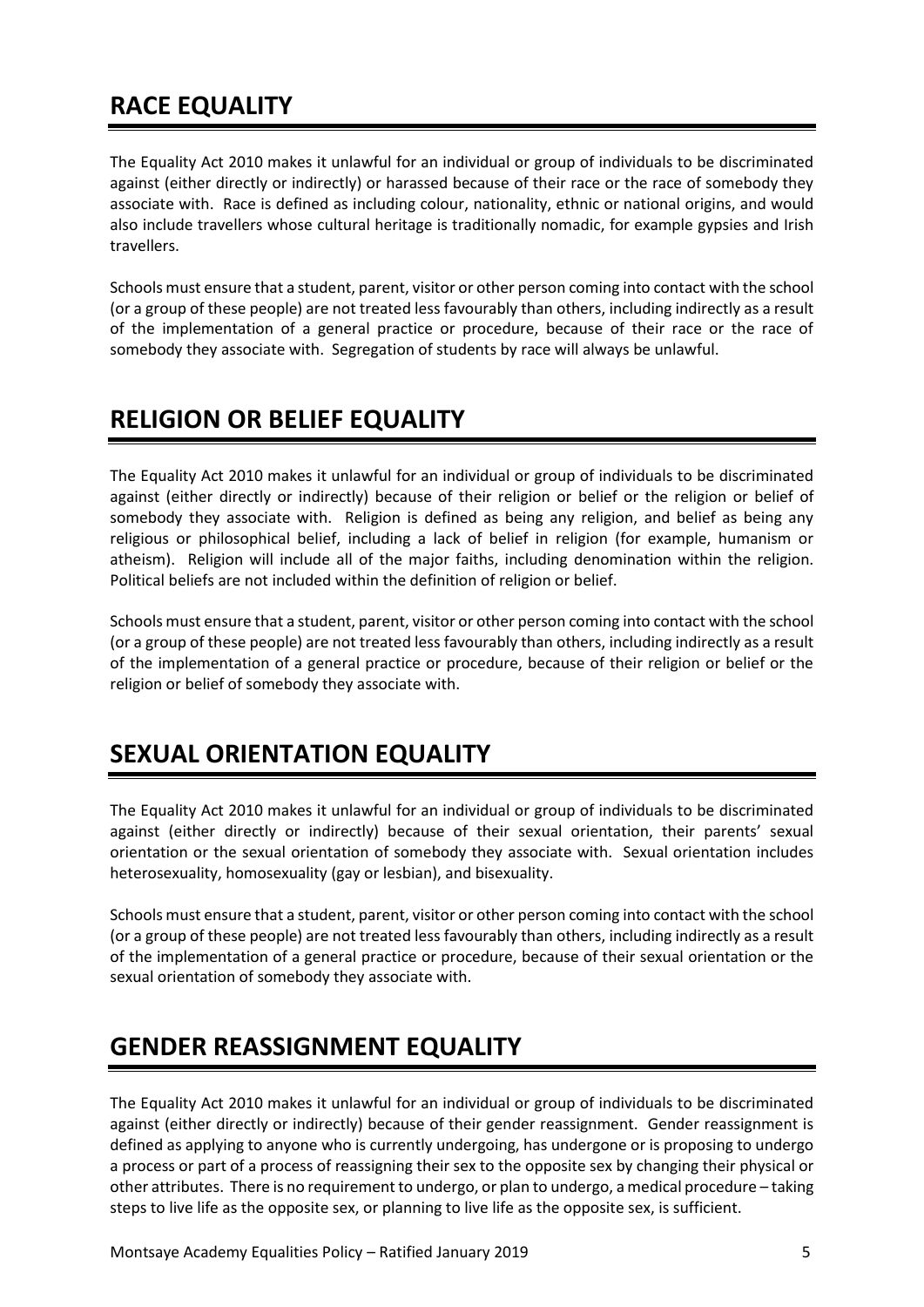Schools must ensure that a student, parent, visitor or other person coming into contact with the school (or a group of these people) are not treated less favourably than others because they, their parents or somebody that they associate with has undergone, is planning to undergo or is in the process of undergoing gender reassignment. Students must be included within a class of the sex that they identify with.

# **PREGNANCY AND MATERNITY EQUALITY**

The Equality Act 2010 makes it unlawful for an individual or group of individuals to be discriminated against (either directly or indirectly) because of pregnancy or maternity. Maternity is defined as having had a baby within the preceding twenty-six week period, and includes breastfeeding. It is not discriminatory to treat an individual who is pregnant, has recently had a baby or is breastfeeding a baby more favourably than others who are not.

Schools must ensure that a student, parent, visitor or other person coming into contact with the school (or a group of these people) are not treated less favourably than another student or group of students because they are pregnant, have recently had a baby or are breastfeeding a baby.

Schools must not take any disciplinary action (including exclusion) against a student because they are pregnant, have recently had a baby or are breastfeeding. Schools should not authorise more than eighteen weeks' absence (or "maternity leave") from school to ensure the student's reintegration into education as quickly as possible following the birth of a baby.

#### **DISABILITY EQUALITY**

The overriding objective of the Equality Act 2010 is to achieve equality (equal treatment) for all people whether they have a protected characteristic or not. However, the provisions relating to disability are different to those for all of the other protected characteristics, in that it **is** lawful, and in fact is sometimes a legal requirement, to treat a disabled individual or group of individuals **more favourably** than an individual or group of individuals without a disability.

# **DEFINITION OF DISABILITY**

The Equality Act 2010 defines disability as being where an individual or group of individuals has a physical or mental impairment which has a substantial and long term adverse effect (lasting or recurring, or likely to last or recur, for at least twelve months) on their ability to carry out normal day to day activities.

Some conditions such as being HIV positive, or having multiple sclerosis or cancer, are automatically deemed to have a disability regardless of their effect or longevity. Severe disfigurement will also come within the definition of disability (disfigurement by tattooing or piercing is excluded). Those that are certified as blind, severely sight impaired, sight impaired or partially sighted by a consultant ophthalmologist are automatically deemed to have a disability.

Others conditions are not deemed to be a disability, such as addiction to alcohol (unless it is a symptom of a psychiatric illness lasting or recurring for at least twelve months), legal or illegal substances (unless medically prescribed as treatment), fire-setting, kleptomania, a tendency towards violence or sexual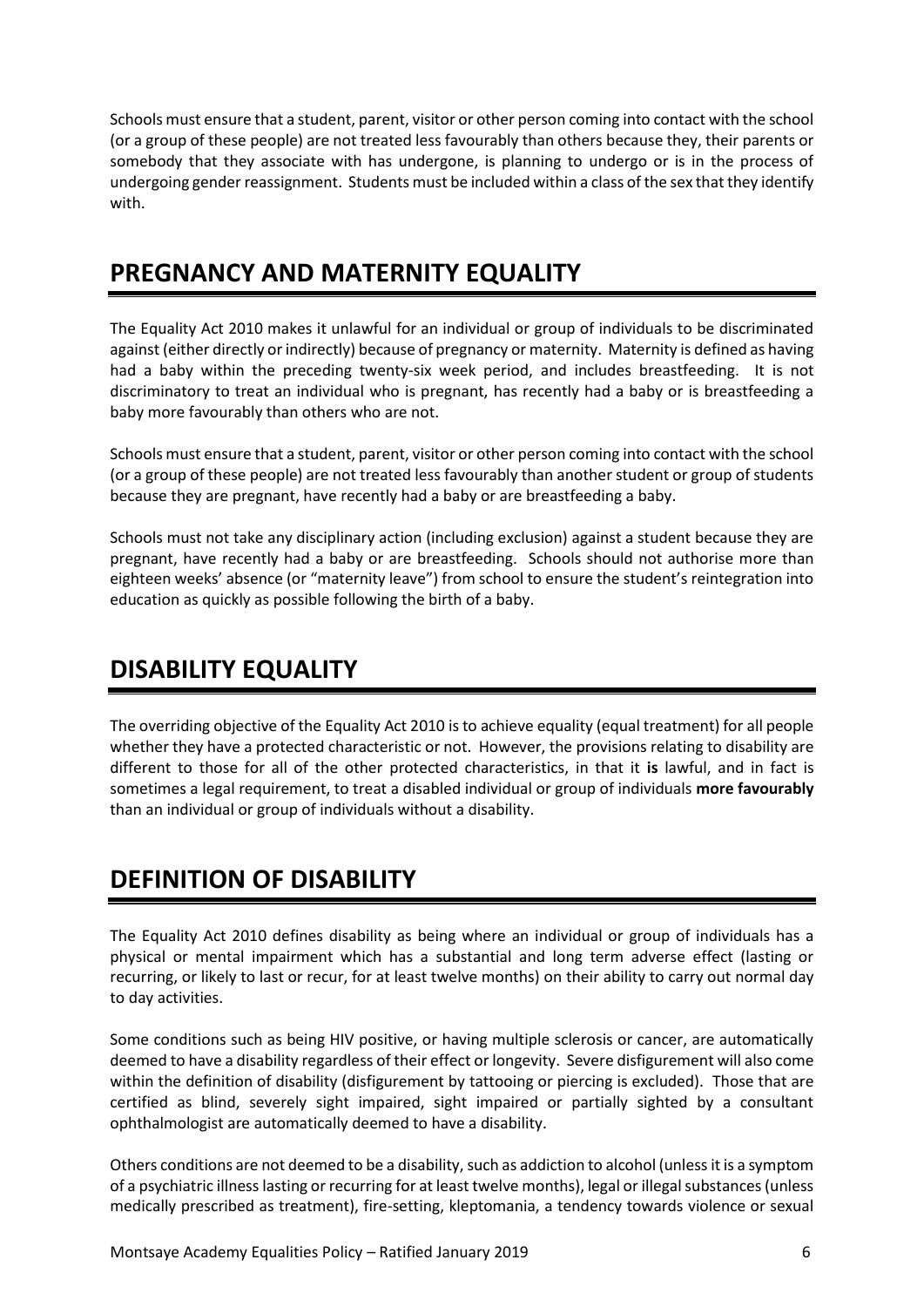abuse of others. Hay fever sufferers are not deemed to have a disability; however hay fever may be taken into account where it aggravates the effect of another medical condition.

## **DIRECT DISABILITY DISCRIMINATION**

The Equality Act 2010 makes it unlawful for an individual or group of individuals to be directly discriminated against or harassed because of their disability.

Schools must ensure that a student or group of students are not treated less favourably than another student or group of students, because of their disability, their parents' disability or the disability of somebody they associate with.

Schools cannot justify directly discriminating against a student or group of students with a disability by maintaining that their discriminatory act was a proportionate means of achieving a legitimate aim, as was the case under previously disability discrimination legislation.

It is **not** unlawful for a school to treat a disabled student or group of students **more** favourably than another student or group of students who are not disabled. This is positive disability discrimination and is lawful.

#### **INDIRECT DISABILITY DISCRIMINATION**

The Equality Act 2010 makes it unlawful for an individual or group of individuals to be indirectly discriminated against because of their disability, by the implementation of a provision, criterion or practice applied generally to those with or without the disability, unless there is a legitimate reason for the provision, criterion or practice and there is no other way to achieve it.

Schools must ensure that a student or group of students are not put at a disadvantage by the implementation of a school provision, criterion or practice which applies to all students because of their disability, unless they can show that it was implemented for a legitimate reason and was proportionate way of achieving the legitimate aim.

#### **DISCRIMINATION ARISING FROM DISABILITY**

The Equality Act 2010 makes it unlawful for an individual or group of individuals to be discriminated against because of **something arising in consequence of their disability**, unless there is a legitimate reason for discriminatory act and there is no other way to achieve it, and provided that the discriminator knew, or should have known, about the disability.

Schools must ensure that a student or group of students are not treated less favourably because of something arising in consequence of their disability, unless they can show that there was a legitimate reason for the less favourable treatment and there was no other way of achieving the legitimate aim.

#### **REASONABLE ADJUSTMENTS FOR DISABILITY**

The Equality Act 2010 requires "reasonable adjustments" to be made for individuals suffering from a disability.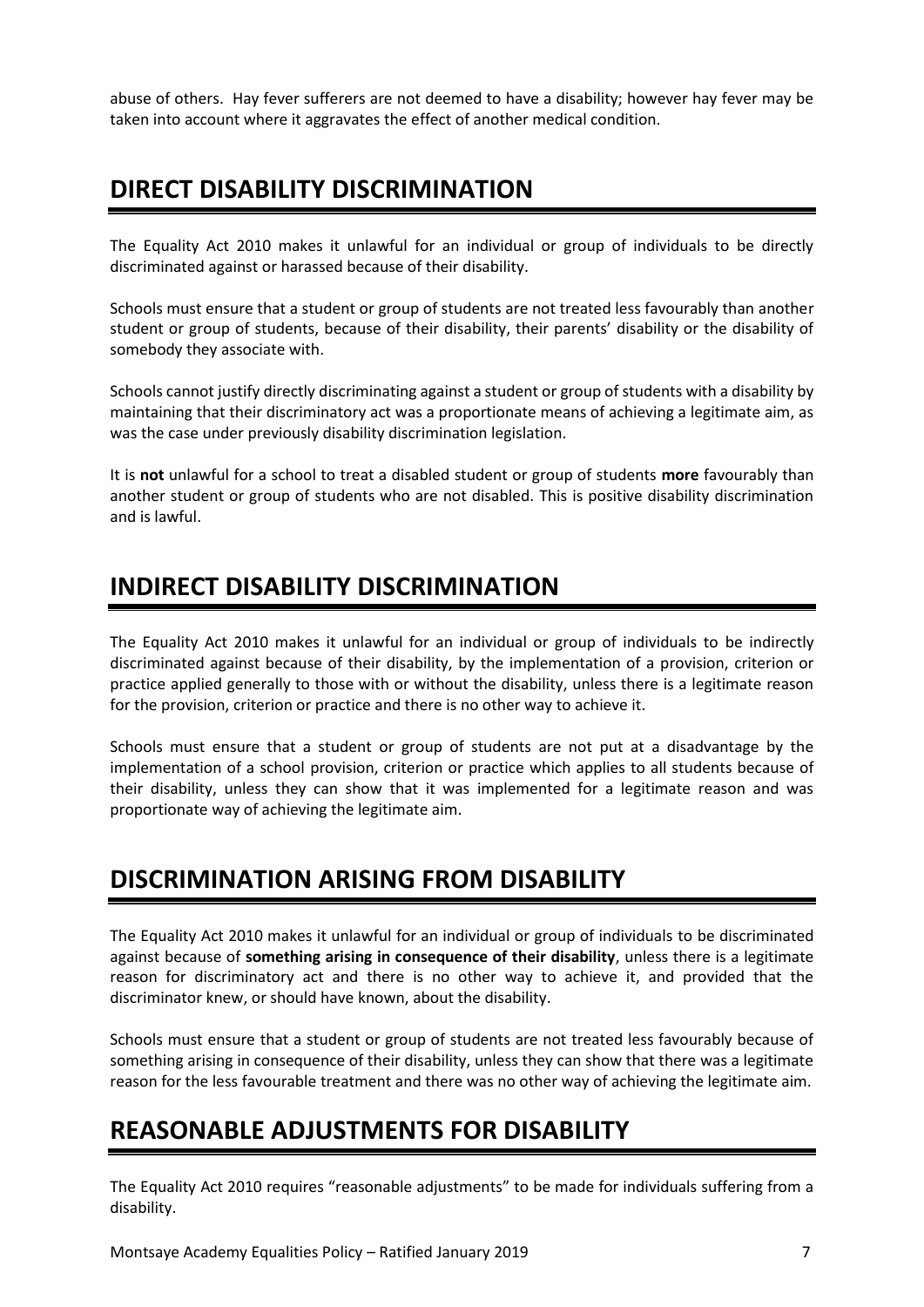Schools have the following duties:

- **Where a provision, criterion or practice places a disabled student or group of students at a substantial disadvantage compared to students who are not disabled, reasonable steps must be taken to avoid that disadvantage;**
- **Where a disabled student or group of students would, but for the provision of an auxiliary aid, be placed at a substantial disadvantage compared with students who are not disabled, the school must take reasonable steps to provide the auxiliary aid.**

An "auxiliary aid" includes equipment and services. The Equality Act 2010 does not provide a definition of "auxiliary aids", however the dictionary definition includes helpful, supporting, assistant things or persons. Where a piece of equipment is necessary for all aspects of a student's life rather than being required in an educational context only (for example, hearing aids), it is likely that it would be considered unreasonable for a school to be expected to provide these.

Factors which a school may consider when considering whether the provision of an auxiliary aid to a disabled student is reasonable include the financial or other resources required, its effectiveness, its affect upon other students and health and safety requirements.

Where a student with Special Educational Needs (SEN) is already being provided with an auxiliary aid as part of their SEN provision, there is no need for the school to provide the auxiliary aid as part of their "reasonable adjustment" duty. Schools should not, however, assume that an auxiliary aid is not required under their "reasonable adjustment" duty for a student with SEN simply because it is not being provided under their SEN provision. In addition, where a school determines that it is unreasonable to provide an auxiliary aid (perhaps, for example, on the grounds of cost), it is not necessarily reasonable for the local authority to refuse to provide the auxiliary aid.

# **AGE EQUALITY**

The Equality Act 2010 makes it unlawful for an individual or group of individuals to be discriminated against (either directly or indirectly) or harassed because of their age, unless it can be shown that it is a proportionate means of achieving a legitimate aim. Age is widely defined as being either of a particular age or as being within an age group.

Schools must ensure that a parent, visitor or other person coming into contact with the school (or a group of these people) are not treated less favourably than others, including indirectly as a result of the implementation of a general practice or procedure, because of their age or age group, or the age or age group of somebody they associate with, unless they can show that there was a legitimate reason for treating them less favourably, and there was no other way to achieve it.

Schools are **not** under a duty not to treat students less favourably because of their age or age group.

#### **MARRIAGE AND CIVIL PARTNERSHIP EQUALITY**

The Equality Act 2010 makes it unlawful for an individual or group of individuals to be discriminated against (either directly or indirectly) or harassed because they are married or in a civil partnership.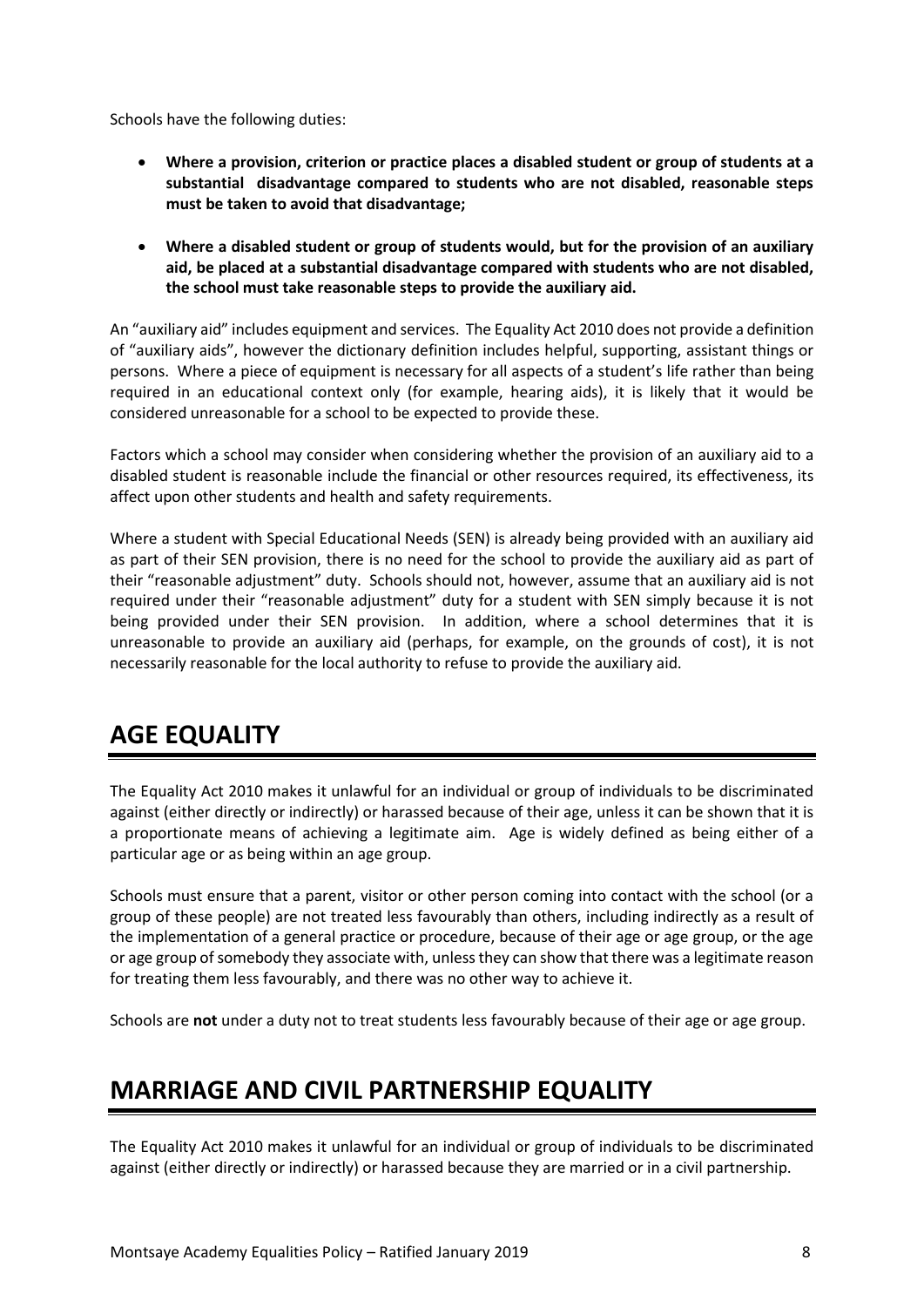Schools must ensure that a parent, visitor or other person coming into contact with the school (or a group of these people) are not treated less favourably than others, including indirectly as a result of the implementation of a general practice or procedure, because of they or somebody they associate with are married or in a civil partnership.

Schools are **not** under a duty not to treat students less favourably because they are married or in a civil partnership.

# **SINGLE SEX CLASSES**

It is not unlawful to have some single sex classes in a mixed sex school, provided that it does not give students in such classes an advantage over students of the opposite sex. For example, it would not be unlawful to provide sex education to both sexes of students in single sex classes.

#### **SINGLE SEX SPORT**

The Equality Act 2010 contains an exception allowing for single sex sports, games or other activities of a competitive nature, where the physical strength, stamina or physique of the average female student would put her at a disadvantage in competition with the average male student. However, schools must still allow students of both sexes to have an equal opportunity to participate in the same sporting activities.

# **THE CURRICULUM**

The contents of the school curriculum is exempt under the Equality Act 2010 to allow schools to explore a full range of issues, ideas and materials, to expose its students to thoughts and ideas of all kinds, however controversial, without fear of legal challenge. However, the way in which the school delivers the curriculum to its students remains subject to the Equality Act 2010.

#### **SCHOOL UNIFORM**

Schools must ensure that the school uniform policy does not discriminate against those students who have a protected characteristic. It is, however, lawful for schools to have a different school uniform for male and female students, as long as it is not more expensive or harder to obtain for one sex than the other.

Schools must be flexible in relation to their school uniform policy in order to alleviate a disadvantage suffered by students with a protected characteristic, for example by allowing a female student with a skin condition (which may amount to a disability) to wear trousers instead of a skirt, or allowing a Sikh student to wear a turban.

The school's Uniform Policy provides details of the school uniform to be worn by students, including confirming the school's policy in relation to religious clothing and jewellery.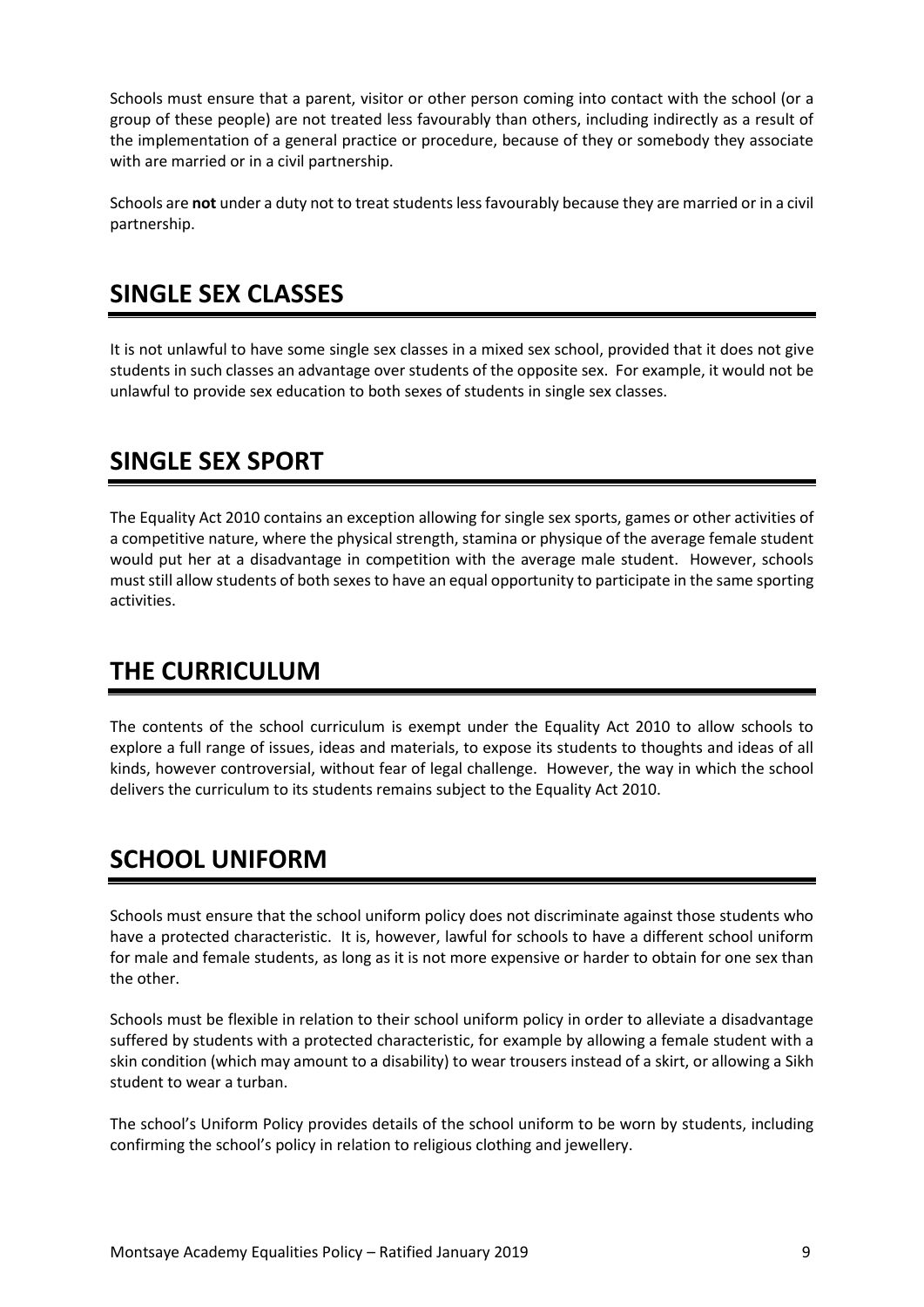# **SCHOOLS WITH A RELIGIOUS DESIGNATION**

Schools with a religious designation are permitted to give priority to applicants because of their religion within their admissions arrangements without breaching the religion or belief equality provisions.

#### **ASSEMBLIES AND COLLECTIVE WORSHIP**

Schools are free to have a collective act of worship based upon one religion without acting unlawfully by not providing an equivalent act of worship for other religions. Schools are also free to celebrate any religious festivals of their choosing without acting unlawfully by offending those of another religion.

#### **RELIGIOUS FREEDOM**

Article 9 of the European Convention on Human Rights and Fundamental Freedoms provides:

- *1. Everyone has the right to freedom of thought, conscience and religion; this right includes freedom to change his religion or belief and freedom, either alone or in community with others and in public or private, to manifest his religion or belief, in worship, teaching, practice and observance.*
- *2. Freedom to manifest one's religion or beliefs shall be subject only to such limitations as are prescribed by law and are necessary in a democratic society in the interests of public*  safety, for the protection of public order, health or morals, or for the protection of the *rights and freedoms of others.*

While a student has the right to manifest their religion or belief by, for example, by wearing a specific item of jewellery or clothing, this must be permitted by the school where:

 The act is in fact a manifestation of the student's religion or belief (the act does not need to be a *requirement* of the religion or belief, but there must be a sufficiently close link between the act and the religion or belief<sup>1</sup>);

**and;**

 $\overline{a}$ 

 If the act *is* in fact a manifestation of the student's religion or belief, there is no justification in the school interfering with the student's right to do so.

In deciding whether the school is justified in interfering with a student's right to manifest their religion or belief, for example, by wearing a specific item of jewellery or clothing, the school should weigh up how important it is to the student to manifest their religion or belief in this way against the school's own considerations, for example the value in a school uniform policy being adhered to in encouraging pride in the school, enabling students to feel comfortable in the school environment, ensuring a sense of cohesion in the school, and protecting students from feeling pressure to dress in a certain way, in addition to security and health and safety considerations.

 $^1$  Following the ruling by the European Court of Human Rights in the Eweida case, which may subsequently be overruled and will therefore be kept under review.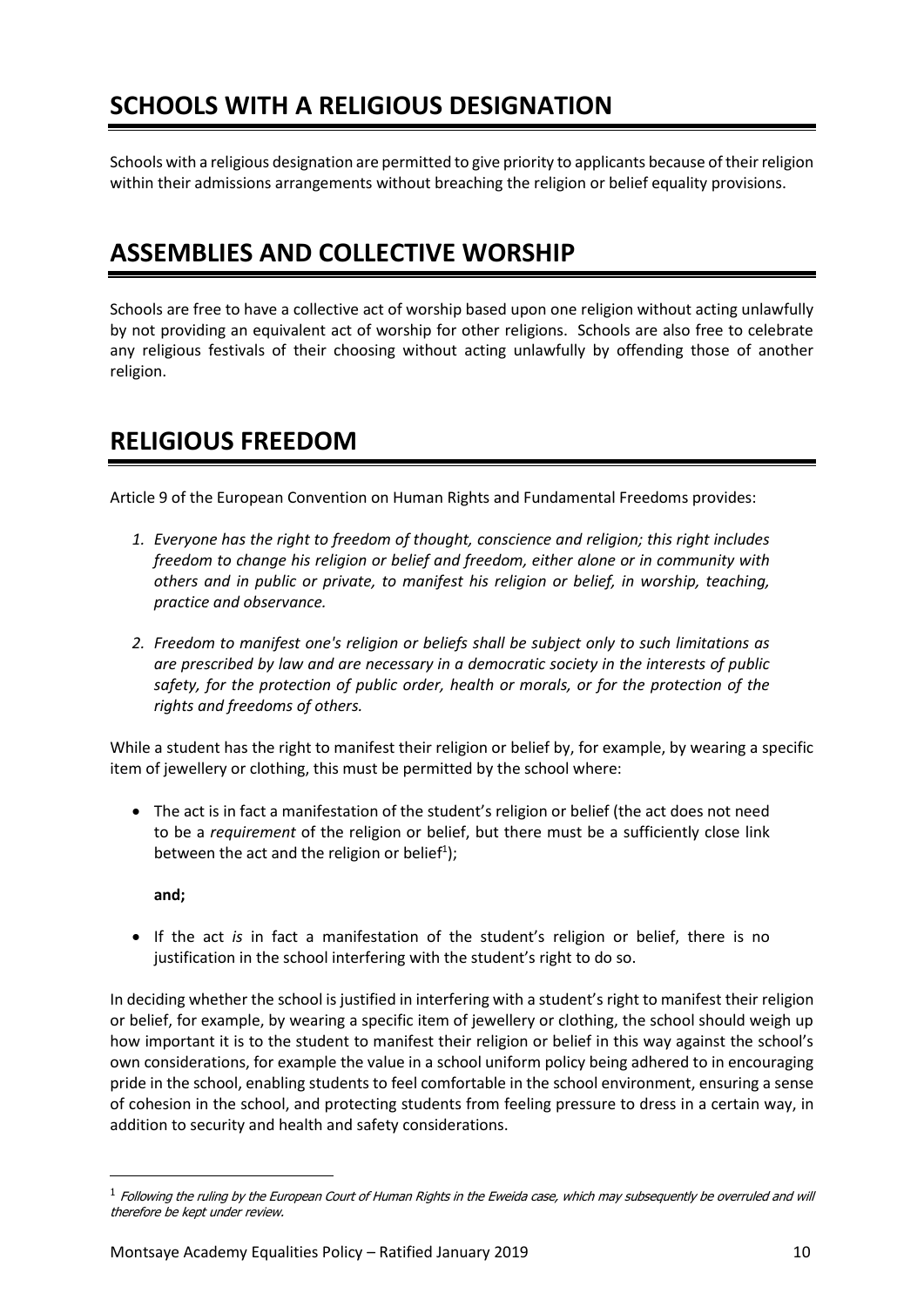The school's Uniform Policy provides details of the school uniform to be worn by students, including confirming the school's policy in relation to religious clothing and jewellery.

# **THE RELATIONSHIP BETWEEN RELIGION AND SEXUAL ORIENTATION**

Some people may hold personal views in relation to the protected characteristic of sexual orientation because of their own religious beliefs. While it is not necessarily unlawful for a teacher or other employee of a school to express their own personal view, in an appropriate way and in an educational context that takes into account guidance on the delivery of Sex and Relationships Education and Religious Education, employees at a school must always remember that they are in a very influential position and their acts must still comply with their duty not to discriminate against individuals or groups of individuals because of their sexual orientation under the Equality Act 2010, and not to manifest their religion or belief in contravention of the limitations prescribed under the European Convention on Human Rights and Fundamental Freedoms (see above).

# **BEHAVIOUR AND EXCLUSIONS**

The process for excluding a student must be fair and equitable to students, however in relation to students with a behavioural disability, schools must keep in mind their duty to make "reasonable adjustments" for a student with a disability. A "reasonable adjustment" can be a decision to impose a less serious sanction for undesirable behaviour than the sanction which would have been imposed on a student who does not have a behavioural disability, including making a decision not to exclude for behaviour which would usually attract an exclusion.

The school's Behaviour Policy sets out the school's expectations in relation to the way its students behave, including the sanctions which will be imposed if the Behaviour Policy is breached.

# **THE SCHOOL AS AN EMPLOYER**

The school also has responsibilities to comply with the Equality Act 2010 in its role as an employer, in relation to which separate HR policies apply. This policy applies to students, parents, visitors and other persons coming into contact with the school only.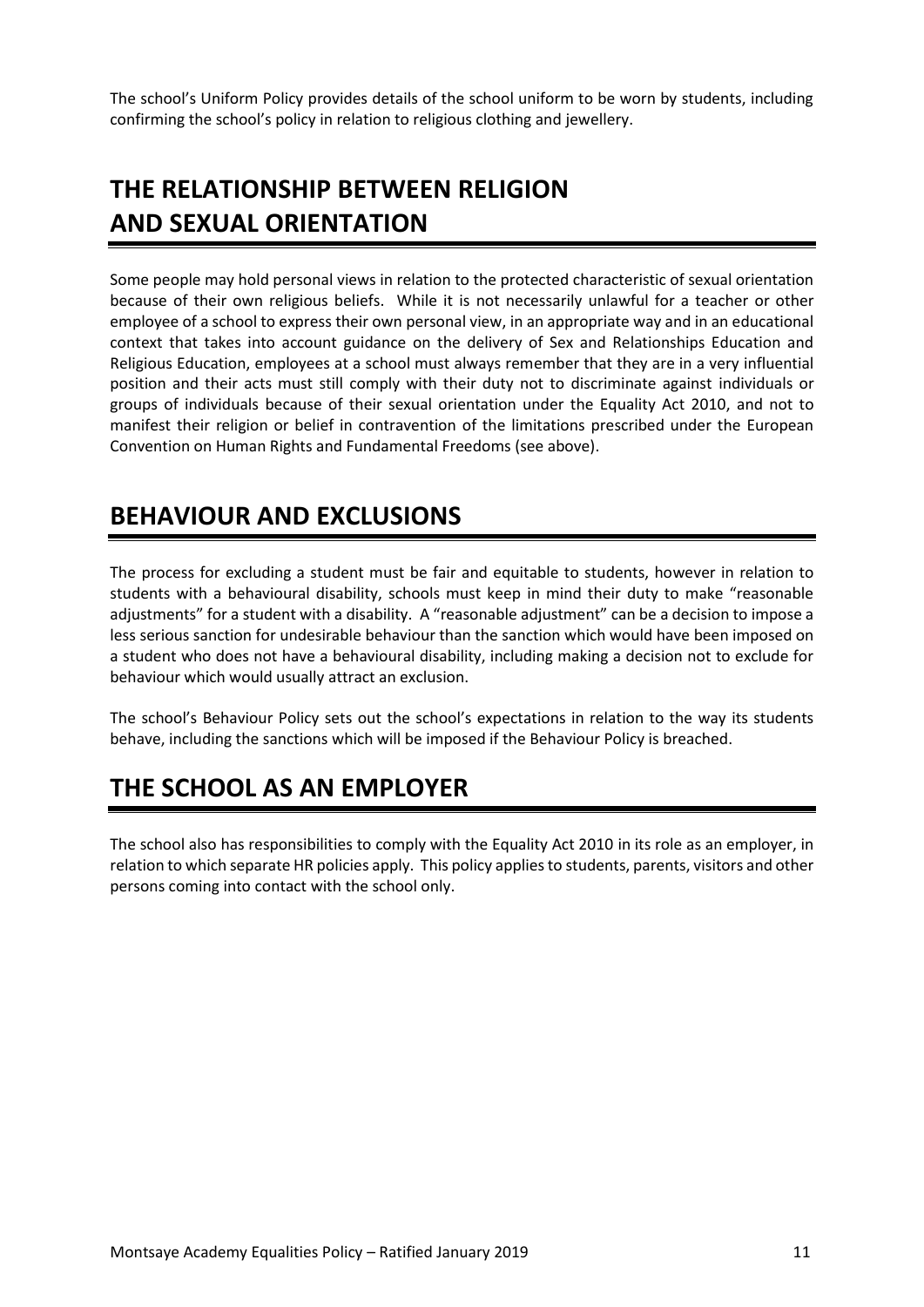### **PART 2 – THE SCHOOL'S EQUALITY DUTIES**

# **THE PUBLIC SECTOR EQUALITY DUTY**

#### **The General Duty**

The Equality Act 2010 makes provision for a single "public sector equality duty" which extends to all protected characteristics. As a result of this provision, schools are required to have due regard to the need to:

 **Eliminate discrimination, harassment, victimisation and other conduct prohibited by the Equality Act 2010;**

and;

- **Advance equality of opportunity between those who share a relevant protected characteristic and those who do not, by having regard to the need to:**
	- $\triangleright$  remove or minimise disadvantages connected to a relevant protected characteristic; and
	- $\triangleright$  take steps to meet the different needs of those sharing a relevant protected characteristic; and
	- $\triangleright$  encourage those who share a relevant protected characteristic to participate in school life and activities in which participation is disproportionately low;

and;

- **Foster good relations between those who share a relevant protected characteristic and those who do not, by having regard to the need to:**
	- $\triangleright$  tackle prejudice; and
	- $\triangleright$  promote understanding;

The above duty is often referred to as the **General Duty**.

The reference to "relevant protected characteristics" includes the protected characteristics of sex, race, disability, religion or belief, sexual orientation, gender reassignment, pregnancy and maternity and age (except that the public sector equality duty does not apply to age where it relates to the provision of education to students in schools, or the provision of benefits, facilities or services to students in schools).

Having "due regard" means giving relevant and proportionate consideration to the public sector equality duty.

*DfE guidance on what this means in practice sets out the following:*

**•** Decision makers in schools must be aware of the duty to have "due regard" when making a decision *or taking an action and must assess whether it may have particular implications for people with particular protected characteristics;*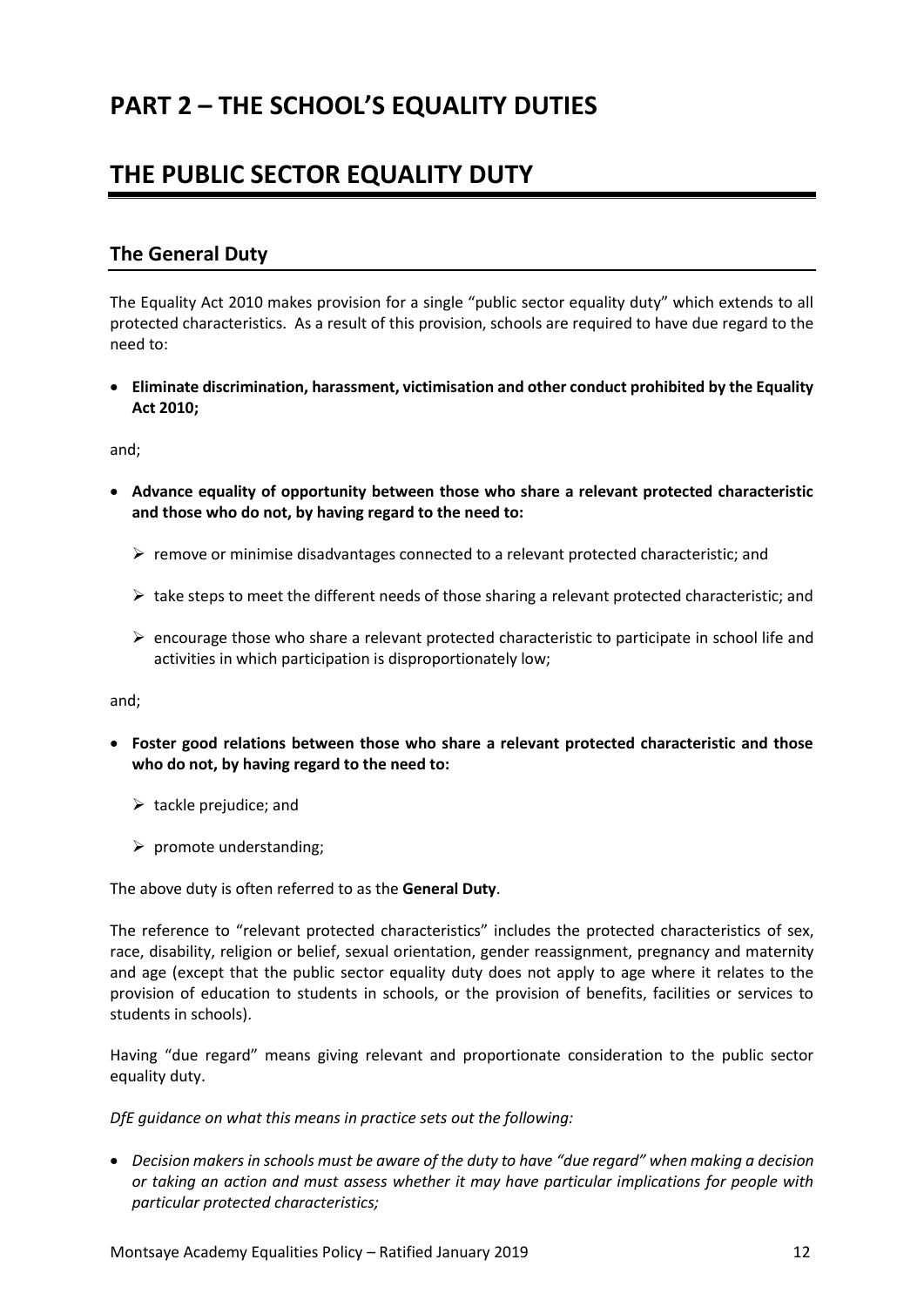- *Schools should consider equality implications before and at the time that they develop policy and take decisions, not as an afterthought, and they need to keep them under review on a continuing basis;*
- *The public sector equality duty has to be integrated into the carrying out of the school's functions, and the analysis necessary to comply with the duty has to be carried out seriously, rigorously and with an open mind – it is not just a question of ticking boxes or following a particular process;*
- *Schools cannot delegate responsibility for carrying out the duty to anyone else.*

*The duty to have "due regard" means that whenever significant decisions are being made or policies developed, thought must be given to the equality implications. The significance of those implications and the amount of thought that needs to be devoted to them will vary depending on the nature of the decision.* 

*It is good practice for schools to keep a written record to show that they have actively considered their equality duties and asked themselves relevant questions. There is no legal requirement to produce a formal equality impact assessment document, although for key decisions this might be a helpful tool.* 

*If a school does not record its consideration of the general equality duty when making a decision or carrying out a particular function, this does not automatically mean that the duty to have "due regard" has not been met. However, if challenged, it will be easier for a school to demonstrate that the duty has been met if a record has been made at the time. The duty only needs to be implemented in a lighttouch way, proportionate to the issue being considered.*

#### **The Specific Duty**

Schools have a **Specific Duty** to:

- **Publish information to demonstrate how the school is complying with its public sector equality duty,** which must be updated at least annually, and re-published at least once every four years;
- Prepare and publish their **Equality Objectives**.

The **Specific Duty** exists to assist schools fulfil their obligations under the **General Duty.** 

*DfE guidance confirms that the purpose of the specific duty is to help schools fulfil their obligations under the general duty. It is designed to be flexible, light-touch and proportionate rather than being bureaucratic or a "tick-box" exercise. The emphasis is on transparency, namely making information available so that the school's local community can see how the school is advancing equality in line with the public sector equality duty, and what objectives it is using to make this happen.*

*Schools must publish information relating to persons who share a relevant protected characteristic who are affected by their policies and practices. Broadly speaking, schools must ensure that individuals are not able to be identified through the publication of data. The government is clear that the duty should not be overly burdensome on schools.* 

*Schools will not be required to collect any statistical data which they do not already collect routinely. A large amount of data is already collected by schools (for example, RAISE online) which presents performance data for individual schools broken down by a number of relevant characteristics (sex, race and also special educational needs which can be seen as a rough proxy for disability) and which includes*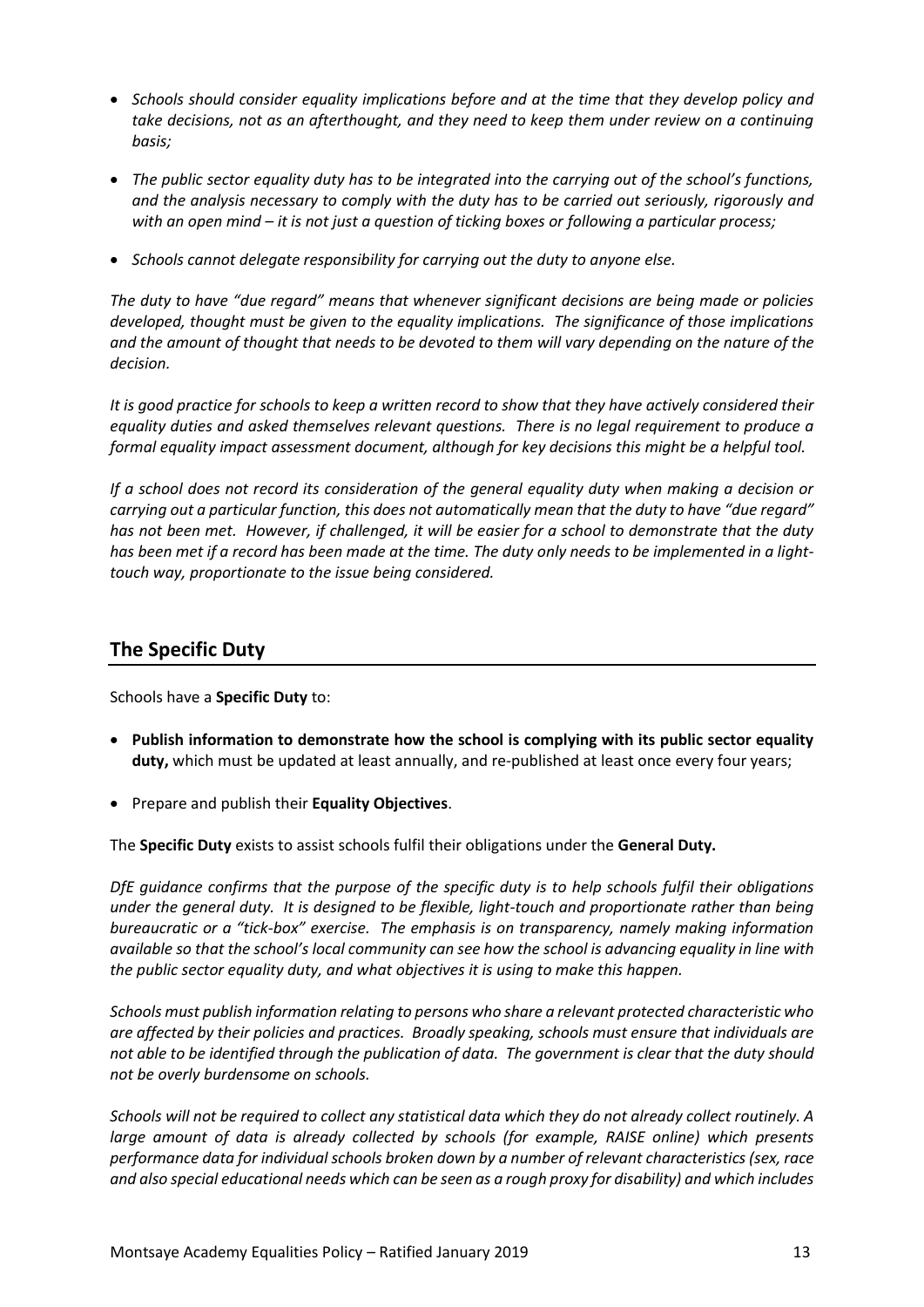*comparative analysis with national statistics and with comparable schools, will be a particularly useful source.*

*It is also important to note that the published information does not necessarily have to be statistical data. Many other kinds of information can be used to show how the school is promoting equality, such as publishing its policies online, or publishing minutes of Governing Body meetings.*

# **THE ACCESSIBILITY PLAN**

Schools are legally required to prepare a written **Accessibility Plan** to:

- Increase the extent to which disabled students can participate in the curriculum;
- Improve the physical environment of the school to increase the extent to which disabled students are able to take advantage of education and benefits, facilities or services provided or offered by the school; and
- Improve the delivery to disabled students of information readily accessible to students who are not disabled, within a reasonable time and in ways which are determined after taking into account the students' disabilities and any preferences expressed by them or their parents.

Schools must keep their Accessibility Plan under review throughout the period to which it relates and revise it if necessary. Schools must ensure that they implement their Accessibility Plan, and that they have adequate resources to implement it. A school inspector can ask to see the Accessibility Plan and may consider the preparation, publication, review, revision and implementation of it.

[https://www.montsaye.northants.sch.uk/assets/Uploads/Accessibility-Policy-Jun-](https://www.montsaye.northants.sch.uk/assets/Uploads/Accessibility-Policy-Jun-2018.pdf)[2018.pdf](https://www.montsaye.northants.sch.uk/assets/Uploads/Accessibility-Policy-Jun-2018.pdf)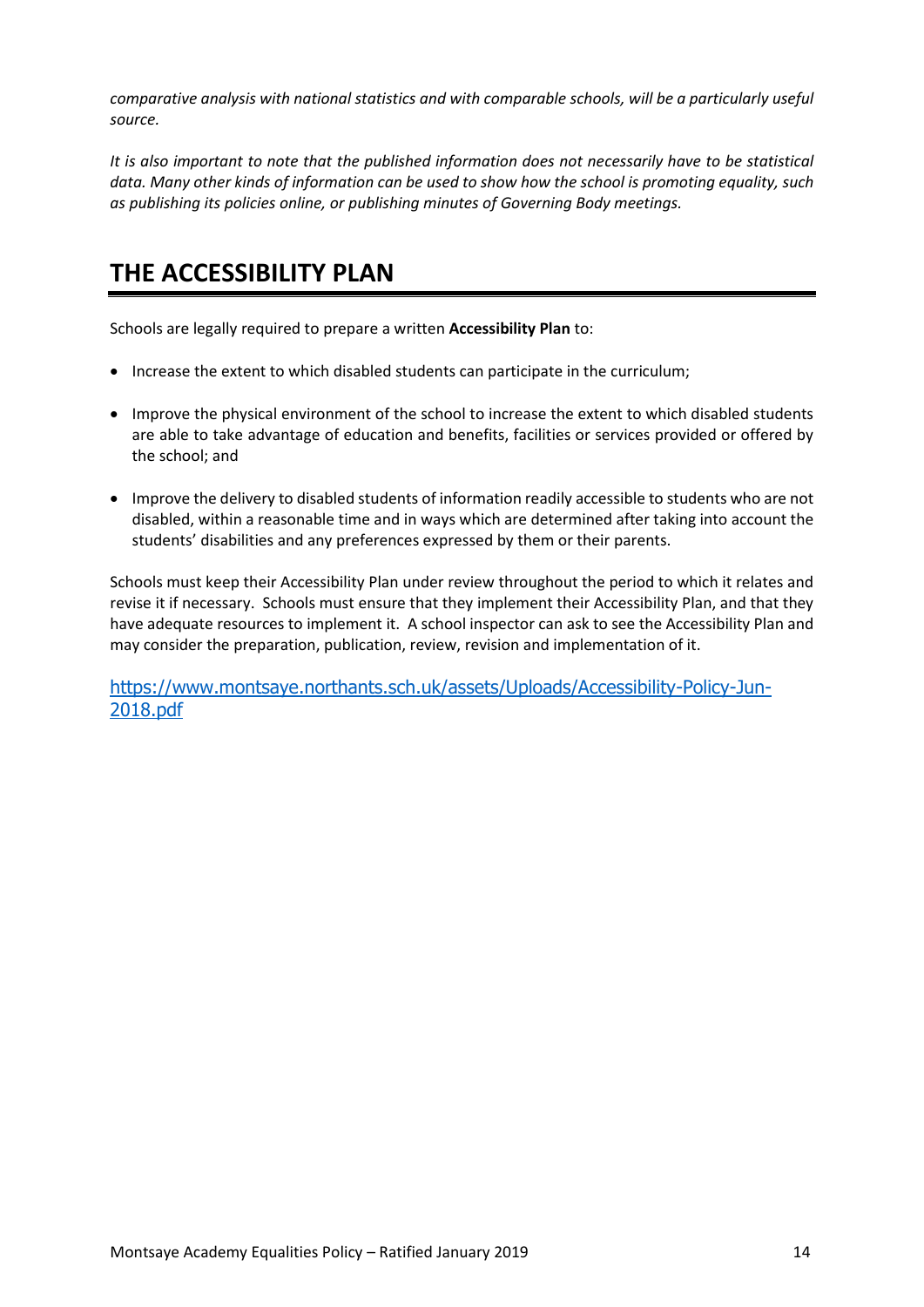#### **PART 3 – COMPLIANCE WITH THE GENERAL DUTY**

The school has in place the following policies and procedures in order to comply with its general duty to eliminate discrimination, harassment, victimisation and other conduct prohibited by the Equality Act 2010, advance equality of opportunity between those who share a relevant protected characteristic and those who do not, and foster good relations between those who share a relevant protected characteristic and those who do not.

| Protected<br><b>Characteristics</b> | <b>Aims of General Duty</b>                                                                                                                                                                                                |                                                                                                                                                                               |                                                                                                                                                                      |  |  |
|-------------------------------------|----------------------------------------------------------------------------------------------------------------------------------------------------------------------------------------------------------------------------|-------------------------------------------------------------------------------------------------------------------------------------------------------------------------------|----------------------------------------------------------------------------------------------------------------------------------------------------------------------|--|--|
|                                     | <b>Evidence and engagement with</b><br>protected groups in order to<br>eliminate unlawful<br>discrimination, harassment<br>and victimisation                                                                               | <b>Advancing equality of</b><br>opportunity and engagement<br>with protected groups                                                                                           | Foster good relationships and<br>engagement with protected<br>groups in order to develop<br>good relationships                                                       |  |  |
| Race                                | Hate crime and incident<br>$\bullet$<br>reporting used by all<br>Few incidents of racial<br>$\bullet$<br>harassment reported<br>Equality policies actively<br>$\bullet$<br>followed                                        | Children with differing<br>$\bullet$<br>backgrounds feel included<br>throughout the school<br>Adults from different<br>$\bullet$<br>backgrounds approach the<br>school freely | Home culture shared and<br>$\bullet$<br>celebrated in school in all<br>classes at<br>To celebrate the diverse<br>$\bullet$<br>cultures in our society                |  |  |
| Disability                          | Disabled pupils included in<br>$\bullet$<br>all school events<br>Disabled parents have<br>$\bullet$<br>access to all school events                                                                                         | Enhanced curriculum for<br>$\bullet$<br>disabled children in place<br>Access plan in place<br>$\bullet$                                                                       | Contact with disabled<br>$\bullet$<br>parents to ensure equality<br>of access to school events<br>Assemblies make specific<br>$\bullet$<br>reference to disabilities |  |  |
| Sex and<br>Discrimination           | Children of both sexes take<br>$\bullet$<br>part in a wide variety of<br>activities to encourage<br>equal opportunities both in<br>and after school<br>Sporting teams from both<br>$\bullet$<br>genders given high profile | Positive discrimination<br>$\bullet$<br>made e.g. boys/girls groups<br>when appropriate<br>Actively encourage<br>$\bullet$<br>volunteers and staff from<br>male and female    | $\bullet$<br>Stereotypes are challenged<br>Assemblies tackle<br>$\bullet$<br>discrimination<br>Working parties include<br>$\bullet$<br>male and females              |  |  |
| Gender Reassignment                 | Montsaye is currently<br>$\bullet$<br>supporting a student who<br>is exploring gender<br>reassignment                                                                                                                      | $\bullet$<br>Equality to be followed to<br>ensure good relations<br>fostered                                                                                                  | Equality policy to be<br>$\bullet$<br>followed to ensure good<br>relations fostered                                                                                  |  |  |
| Pregnancy and<br>Maternity          | NCC maternity policy<br>$\bullet$<br>followed<br>PSHE programme- ERA<br>$\bullet$<br>days<br>Science lessons<br>$\bullet$                                                                                                  | Individual staff part of risk<br>$\bullet$<br>assessment process                                                                                                              | KIT days and flexible<br>$\bullet$<br>working on return<br>encouraged                                                                                                |  |  |
| Age                                 | Full age range of staff and<br>$\bullet$<br>volunteers from $16 - 65 +$                                                                                                                                                    | Retired employees<br>$\bullet$<br>welcomed back<br>Volunteers from all age<br>$\bullet$<br>groups welcomed in to<br>school                                                    | Support elderly within the<br>$\bullet$<br>community                                                                                                                 |  |  |
| Religion and Belief                 | Different religious beliefs<br>$\bullet$<br>catered for in staff and<br>children<br>RE policy followed                                                                                                                     | Alternative menus offered<br>$\bullet$<br>Withdrawal from RE and<br>$\bullet$<br>assembly if requested                                                                        | School visits to other<br>$\bullet$<br>places of worship<br>Multi faith celebrations<br>$\bullet$<br>highlighted in assemblies                                       |  |  |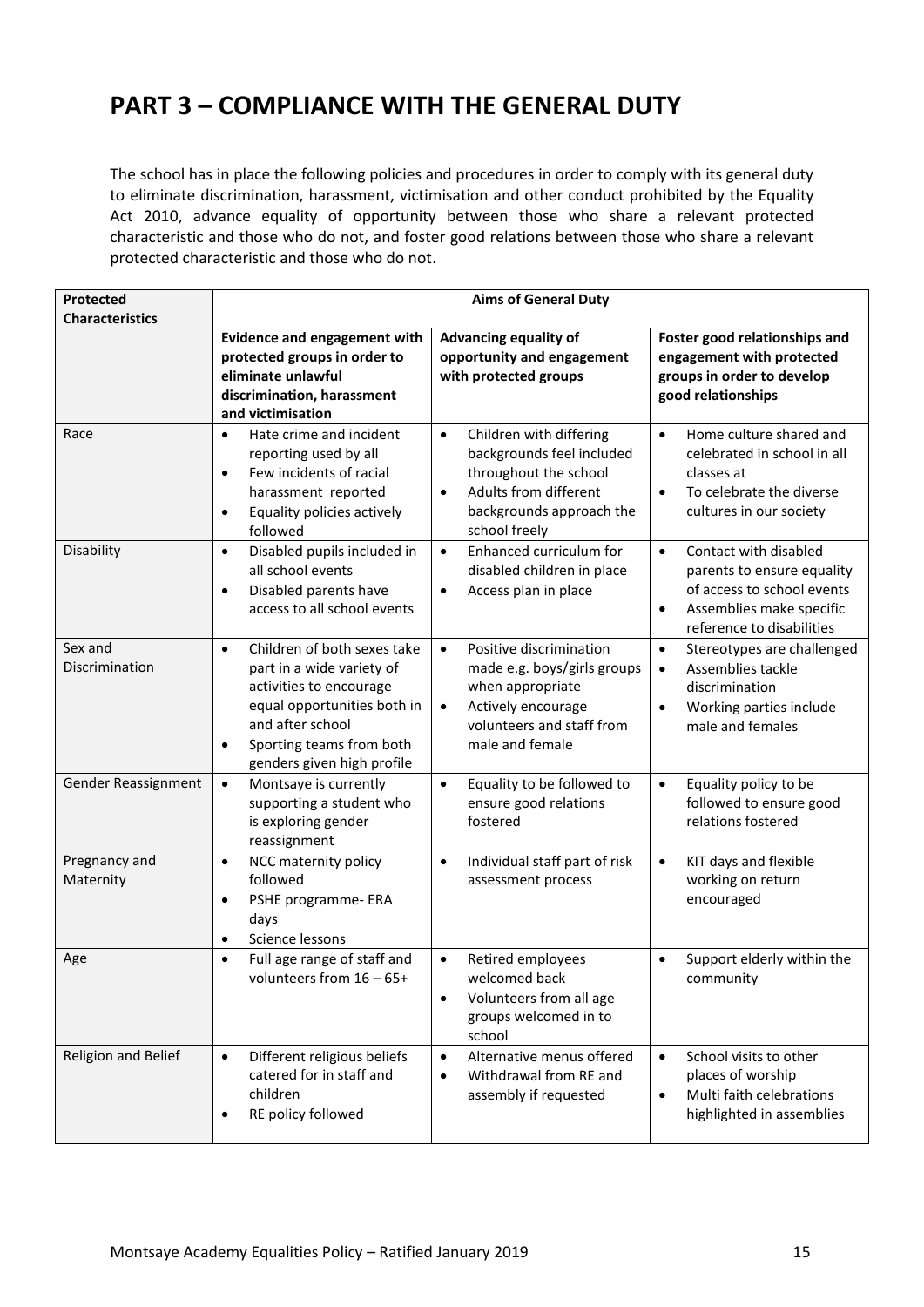| <b>Sexual Orientation</b> | School rules set clear    | Variety of families |                            |
|---------------------------|---------------------------|---------------------|----------------------------|
|                           |                           |                     | Opportunity to share home  |
|                           | guidelines applicable to  | represented         | environment in lessons     |
|                           | protected characteristics | Assemblies tackle   | Non-judgemental view       |
|                           |                           |                     |                            |
|                           | All people treated as     | homophobia          | points fostered            |
|                           | individuals PSHE policy   |                     | Governors, staff, parents  |
|                           |                           |                     | and volunteers all treated |
|                           |                           |                     | as equals                  |
|                           |                           |                     |                            |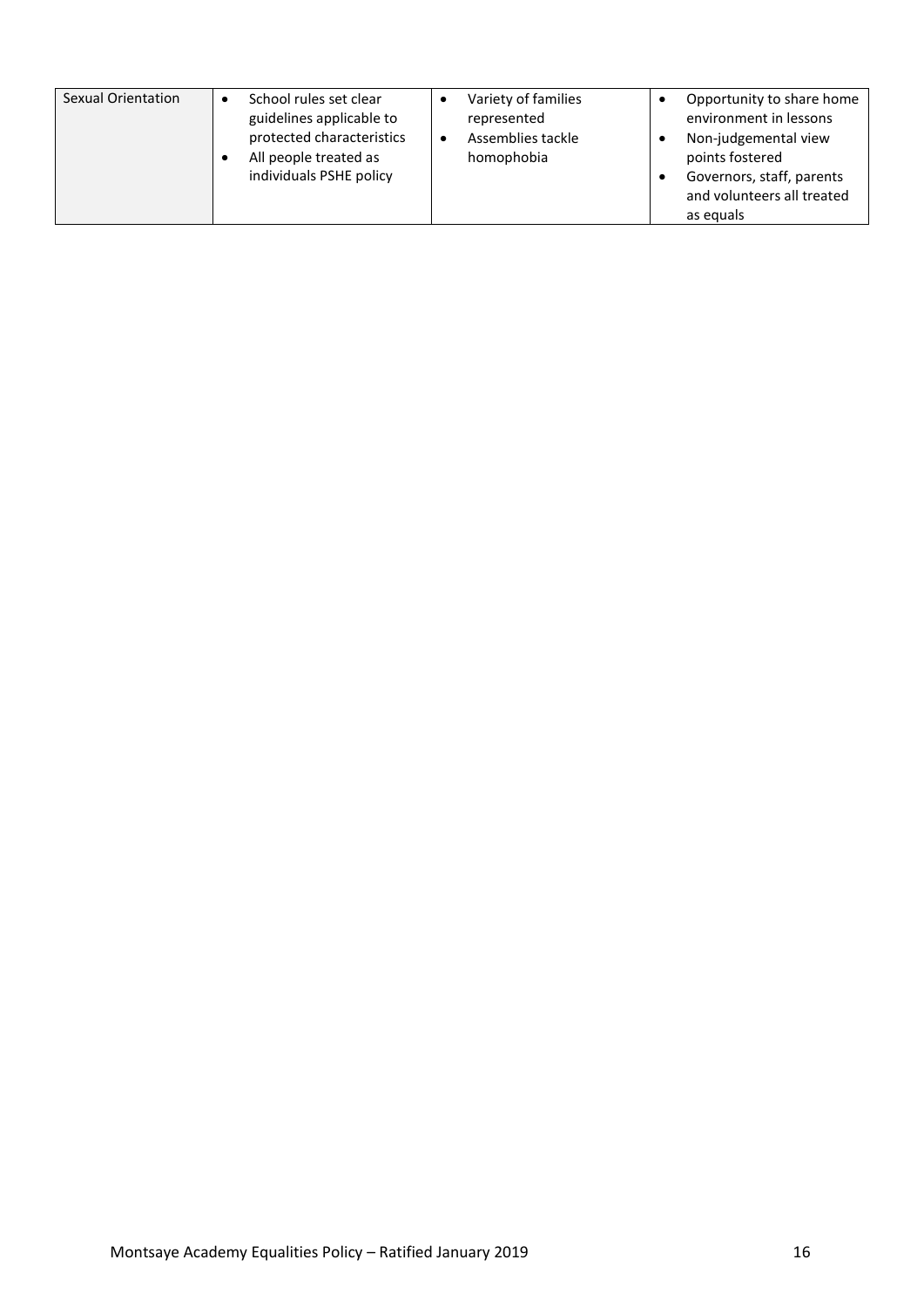# **PART 4 – COMPLIANCE WITH THE SPECIFIC DUTY**

The school publishes the following information in compliance with its specific duty to publish information to demonstrate how the school is complying with its public sector equality duty, and publish its equality objectives.

The school will update the information contained in this part at least annually and republish it at least once every four years.

# **THE DUTY TO ELIMINATE DISCRIMINATION, HARASSMENT, VICTIMISATION AND OTHER PROHIBITED CONDUCT**

*DfE guidance states that evidence that the school is aware of the requirements of the Equality Act 2010 and determined to comply with the non-discrimination provisions will be relevant here. This might include copies of any of a range of policies (for example, the school's Behaviour Policy or Anti-Bullying Policy) where the importance of avoiding discrimination and other prohibited conduct is expressly noted. If there has been a meeting of staff or of Governors, during which they are reminded of their responsibilities under the Equality Act 2010, a note of that meeting could also be useful evidence that due regard is being had to this part of the duty. Evidence of staff training on the Equality Act would also be appropriate, as would a note of how the school monitors equality issues.*

| Protected<br><b>Characteristics</b> | <b>Aims of General Duty</b>                                                                                                                                                                                   |                                                                                                                                                                               |                                                                                                                                                                      |  |  |  |
|-------------------------------------|---------------------------------------------------------------------------------------------------------------------------------------------------------------------------------------------------------------|-------------------------------------------------------------------------------------------------------------------------------------------------------------------------------|----------------------------------------------------------------------------------------------------------------------------------------------------------------------|--|--|--|
|                                     | <b>Evidence and engagement with</b><br>protected groups in order to<br>eliminate unlawful<br>discrimination, harassment<br>and victimisation                                                                  | <b>Advancing equality of</b><br>opportunity and engagement<br>with protected groups                                                                                           | Foster good relationships and<br>engagement with protected<br>groups in order to develop<br>good relationships                                                       |  |  |  |
| Race                                | Hate crime and incident<br>$\bullet$<br>reporting used by all<br>Few incidents of racial<br>$\bullet$<br>harassment reported<br>Equality policies actively<br>followed                                        | Children with differing<br>$\bullet$<br>backgrounds feel included<br>throughout the school<br>Adults from different<br>$\bullet$<br>backgrounds approach the<br>school freely | Home culture shared and<br>$\bullet$<br>celebrated in school                                                                                                         |  |  |  |
| Disability                          | Disabled pupils included in<br>$\bullet$<br>all school events<br>Disabled parents have<br>$\bullet$<br>access to all school events                                                                            | Enhanced curriculum for<br>$\bullet$<br>disabled children in place<br>Access plan in place<br>$\bullet$                                                                       | Contact with disabled<br>$\bullet$<br>parents to ensure equality<br>of access to school events<br>Assemblies make specific<br>$\bullet$<br>reference to disabilities |  |  |  |
| Sex and<br>Discrimination           | Children of both sexes take<br>$\bullet$<br>part in a wide variety of<br>activities to encourage<br>equal opportunities both in<br>and after school<br>Sporting teams from both<br>genders given high profile | Positive discrimination<br>$\bullet$<br>made e.g. boys/girls groups<br>when appropriate<br>Actively encourage<br>$\bullet$<br>volunteers and staff from<br>male and female    | Assemblies tackle<br>$\bullet$<br>discrimination<br>Working parties include<br>$\bullet$<br>male and females                                                         |  |  |  |
| Gender Reassignment                 | Montsaye is currently<br>$\bullet$<br>supporting a student who<br>is exploring gender<br>reassignment                                                                                                         | Equality policy to be<br>$\bullet$<br>followed to ensure good<br>relations fostered                                                                                           | Equality policy to be<br>$\bullet$<br>followed to ensure good<br>relations fostered                                                                                  |  |  |  |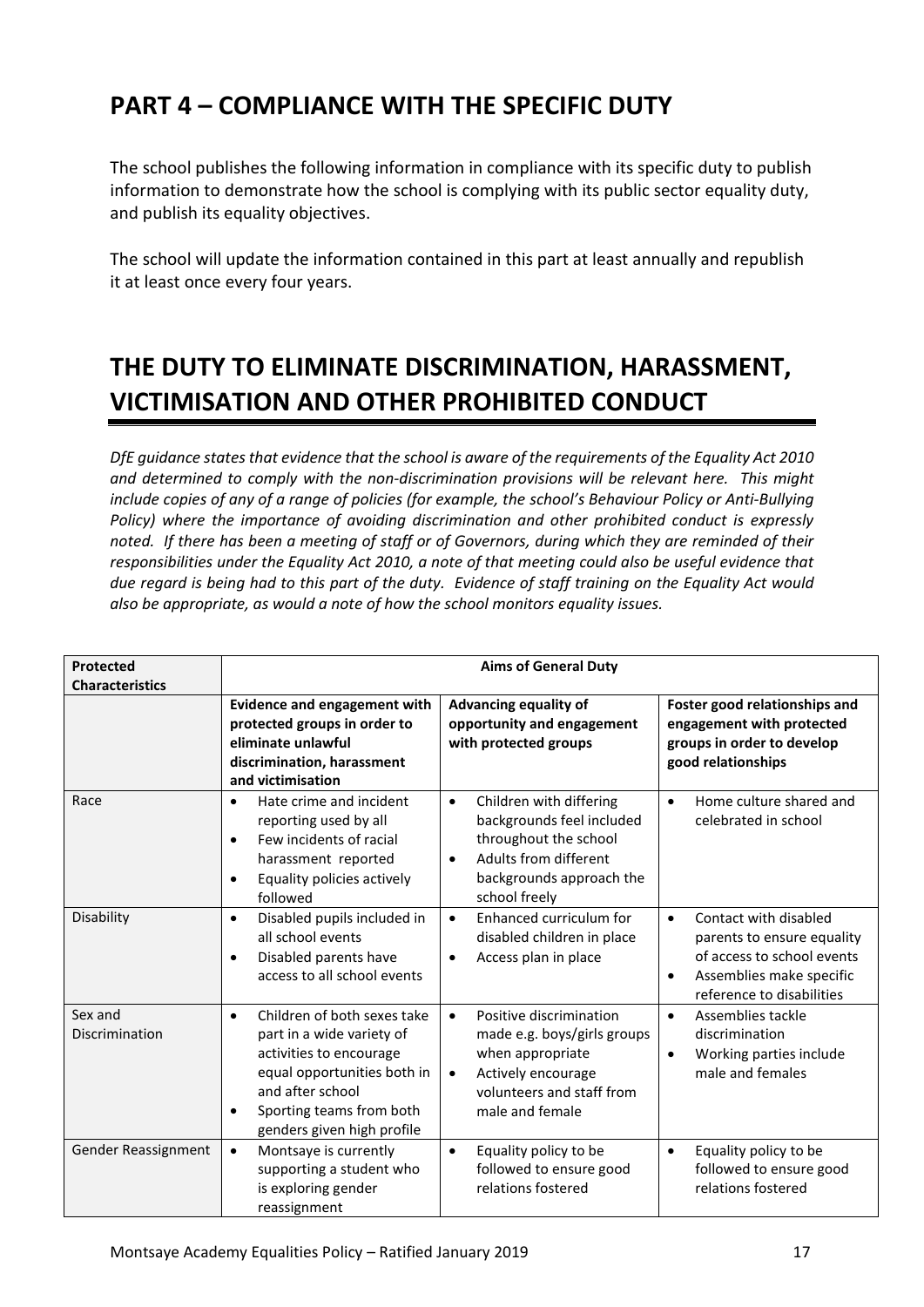| Pregnancy and<br>Maternity | NCC maternity policy<br>$\bullet$<br>followed                                                                                                         | Individual staff part of risk<br>$\bullet$<br>assessment process                                                                                                                                                         | KIT days and flexible<br>$\bullet$<br>working on return<br>encouraged                                                                    |
|----------------------------|-------------------------------------------------------------------------------------------------------------------------------------------------------|--------------------------------------------------------------------------------------------------------------------------------------------------------------------------------------------------------------------------|------------------------------------------------------------------------------------------------------------------------------------------|
| Age                        | Full age range of staff and<br>٠<br>volunteers from $16 - 65 +$                                                                                       | Retired employees<br>$\bullet$<br>welcomed back<br>Volunteers from all age<br>$\bullet$<br>groups welcomed in to<br>school                                                                                               | Support elderly within the<br>$\bullet$<br>community                                                                                     |
| Religion and Belief        | Different religious beliefs<br>$\bullet$<br>catered for in staff and<br>children<br>RE policy followed<br>٠                                           | Visitors from a variety of<br>$\bullet$<br>Faiths invited in to school<br>Alternative menus offered<br>$\bullet$<br>Withdrawal from RE and<br>٠<br>assembly if requested                                                 | School visits to other<br>places of worship<br>Multi faith celebrations<br>$\bullet$<br>highlighted in assemblies                        |
| <b>Sexual Orientation</b>  | School rules set clear<br>$\bullet$<br>guidelines applicable to<br>protected characteristics<br>All people treated as<br>٠<br>individuals PSHE policy | Dressing up clothes and<br>$\bullet$<br>toys throughout the school<br>provide freedom of<br>expression for all<br>individuals<br>Variety of families<br>٠<br>represented<br>Assemblies tackle<br>$\bullet$<br>homophobia | Non-judgemental<br>$\bullet$<br>viewpoints fostered<br>Governors, staff, parents<br>$\bullet$<br>and volunteers all treated<br>as equals |

See the following policies: Behaviour (including uniform) Anti-Bullying Safeguarding including child protection

Staff training requirement to complete Equality and Diversity online training.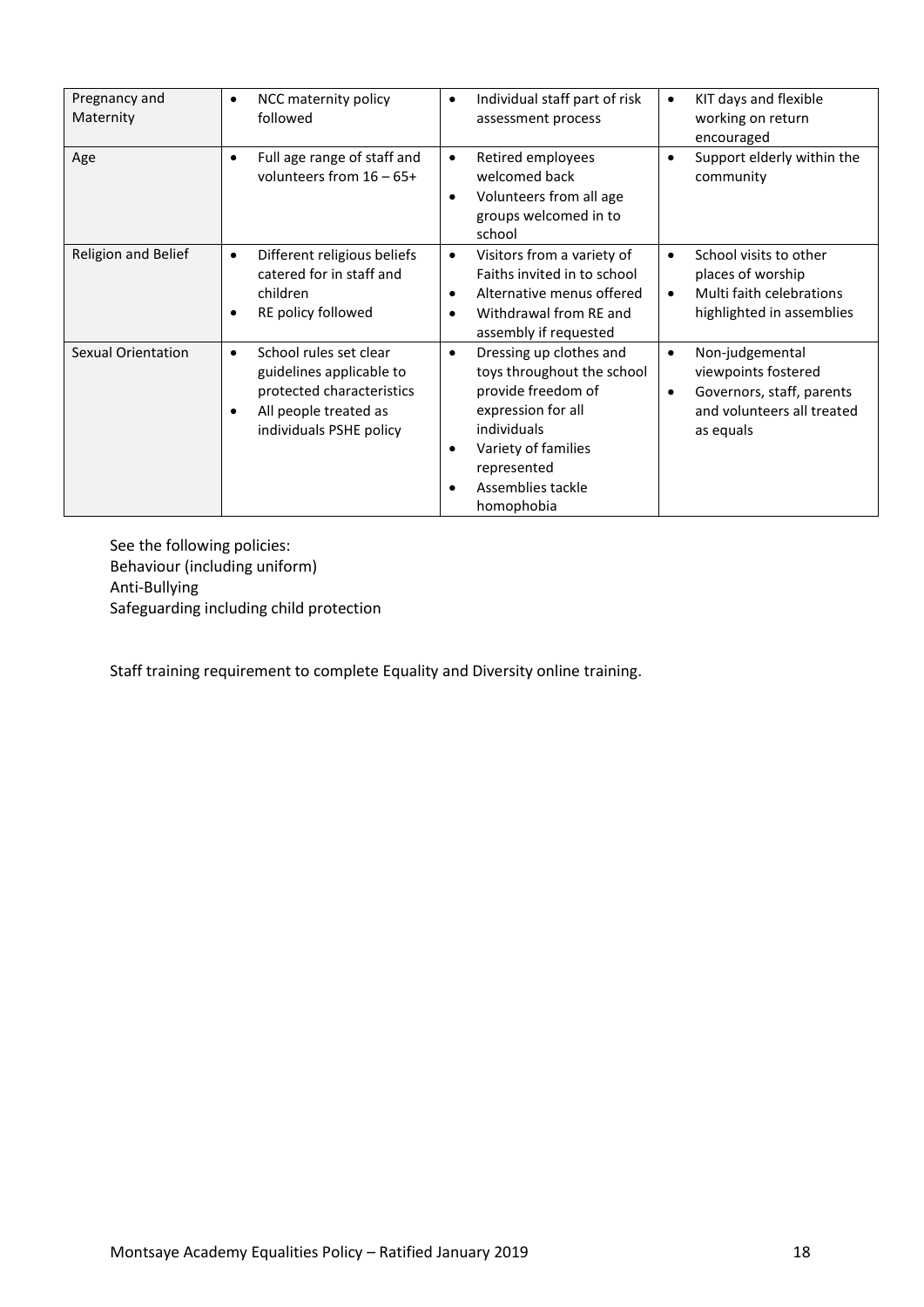# **THE DUTY TO ADVANCE EQUALITY OF OPPORTUNITY BETWEEN THOSE WHO SHARE A PROTECTED CHARACTERISTIC AND THOSE WHO DO NOT**

*DfE guidance states that attainment data which shows how students with different protected characteristics are performing will obviously be relevant here, in particular in helping to identify whether there are areas of inequality which may need to be addressed. RAISE online contains much detailed analysis by relevant characteristics. Schools will also need to include information about the steps they have taken in response to their analysis of the available data. This does not need to be complicated, as most of the information will already be contained in easily available documents such as reports to the Governing Body.* 

*For some protected characteristics, for example religion and belief and particularly sexual orientation, statistical data about students is less likely to be available, and it may not be considered appropriate to try to obtain it. More general data about the issues associated with these particular protected characteristics, from which schools should be able to identify possible issues which may affect their own students, will be easily available however.*

| Protected<br><b>Characteristics</b> | <b>Aims of General Duty</b>                                                                                                                                                                                                |                                                                                                                                                                               |                                                                                                                                                                                                                                         |  |  |  |
|-------------------------------------|----------------------------------------------------------------------------------------------------------------------------------------------------------------------------------------------------------------------------|-------------------------------------------------------------------------------------------------------------------------------------------------------------------------------|-----------------------------------------------------------------------------------------------------------------------------------------------------------------------------------------------------------------------------------------|--|--|--|
|                                     | <b>Evidence and engagement with</b><br>protected groups in order to<br>eliminate unlawful<br>discrimination, harassment<br>and victimisation                                                                               | Advancing equality of<br>opportunity and engagement<br>with protected groups                                                                                                  | Foster good relationships and<br>engagement with protected<br>groups in order to develop<br>good relationships                                                                                                                          |  |  |  |
| Race                                | Hate crime and incident<br>$\bullet$<br>reporting used by all<br>Few incidents of racial<br>$\bullet$<br>harassment reported<br>Equality policies actively<br>$\bullet$<br>followed                                        | Children with differing<br>$\bullet$<br>backgrounds feel included<br>throughout the school<br>Adults from different<br>$\bullet$<br>backgrounds approach the<br>school freely | Home culture shared and<br>$\bullet$<br>celebrated in school in all<br>classes at HIS through<br>'pet's diary'<br>Multi-cultural events held<br>$\bullet$<br>throughout the year to<br>celebrate the diverse<br>cultures in our society |  |  |  |
| Disability                          | Disabled pupils included in<br>$\bullet$<br>all school events<br>Disabled parents have<br>$\bullet$<br>access to all school events                                                                                         | Enhanced curriculum for<br>$\bullet$<br>disabled children in place<br>Access plan in place<br>$\bullet$                                                                       | Contact with disabled<br>$\bullet$<br>parents to ensure equality<br>of access to school events<br>Assemblies make specific<br>$\bullet$<br>reference to disabilities                                                                    |  |  |  |
| Sex and<br>Discrimination           | Children of both sexes take<br>$\bullet$<br>part in a wide variety of<br>activities to encourage<br>equal opportunities both in<br>and after school<br>Sporting teams from both<br>$\bullet$<br>genders given high profile | $\bullet$<br>Positive discrimination<br>made eg boys/girls groups<br>when appropriate<br>Actively encourage<br>$\bullet$<br>volunteers and staff from<br>male and female      | Stereotypes are challenged<br>$\bullet$<br>eg dressing up clothes for<br>all<br>Assemblies tackle<br>$\bullet$<br>discrimination<br>Working parties include<br>$\bullet$<br>male and females                                            |  |  |  |
| Gender Reassignment                 | Not currently reflected<br>$\bullet$<br>within staff group or<br>children                                                                                                                                                  | Equality policy would be<br>$\bullet$<br>followed to ensure good<br>relations fostered                                                                                        | Equality policy would be<br>$\bullet$<br>followed to ensure good<br>relations fostered                                                                                                                                                  |  |  |  |
| Pregnancy and<br>Maternity          | NCC maternity policy<br>$\bullet$<br>followed<br>Puberty teaching delivered<br>$\bullet$<br>by School nurses                                                                                                               | Individual staff part of risk<br>$\bullet$<br>assessment process                                                                                                              | KIT days and flexible<br>$\bullet$<br>working on return<br>encouraged                                                                                                                                                                   |  |  |  |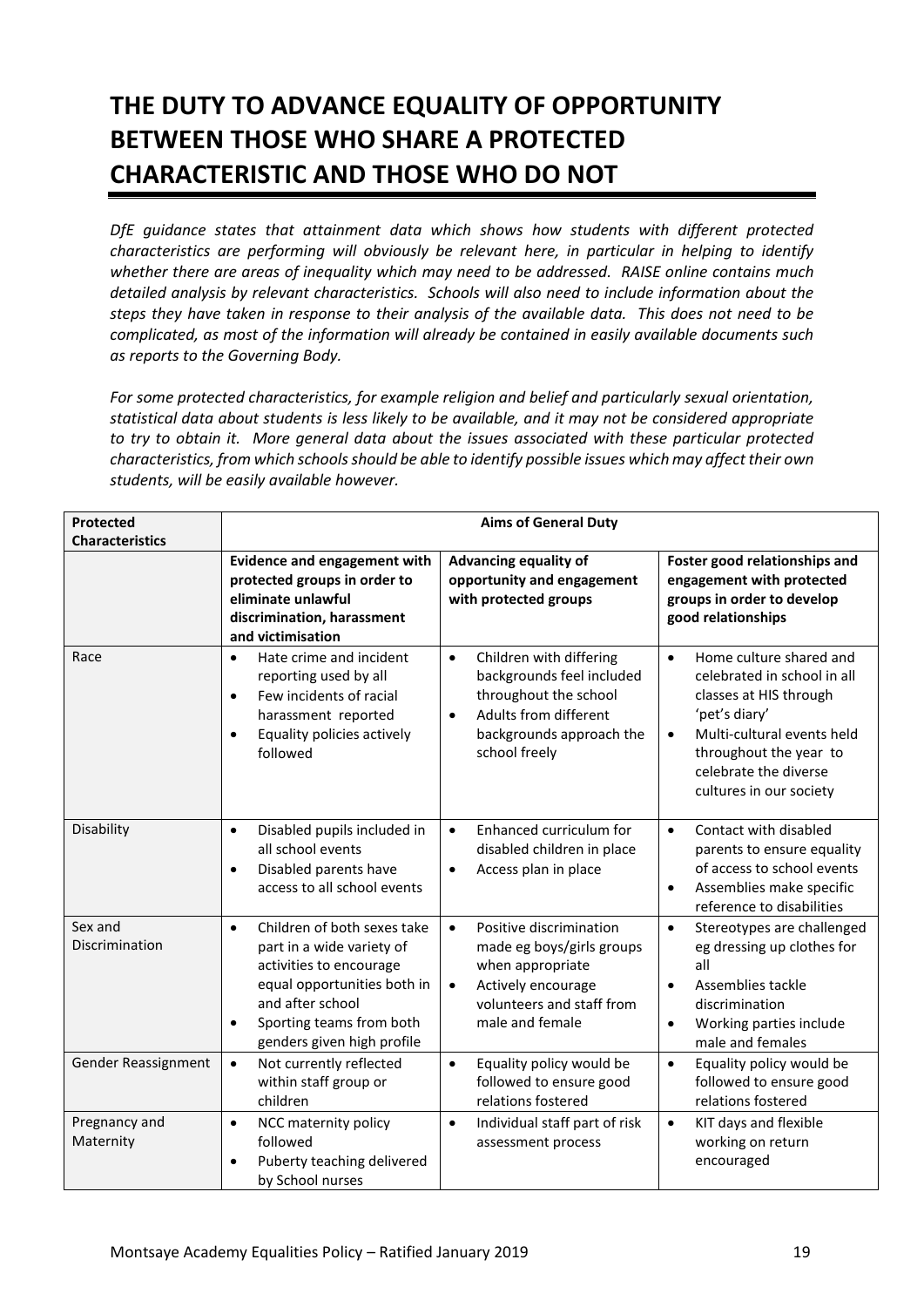| Age                 | Full age range of staff and<br>$\bullet$<br>volunteers from $16 - 65 +$                                                                                       | Retired employees<br>$\bullet$<br>welcomed back<br>Volunteers from all age<br>٠<br>groups welcomed in to<br>school                                                                                                  | Support elderly within the<br>community                                                                                                                                                            |
|---------------------|---------------------------------------------------------------------------------------------------------------------------------------------------------------|---------------------------------------------------------------------------------------------------------------------------------------------------------------------------------------------------------------------|----------------------------------------------------------------------------------------------------------------------------------------------------------------------------------------------------|
| Religion and Belief | Different religious beliefs<br>$\bullet$<br>catered for in staff and<br>children<br>RE policy followed<br>٠                                                   | Visitors from a variety of<br>$\bullet$<br>Faiths invited in to school<br>Alternative menus offered<br>$\bullet$<br>Withdrawal from RE and<br>$\bullet$<br>assembly if requested                                    | School visits to other<br>$\bullet$<br>places of worship<br>Multi faith celebrations<br>$\bullet$<br>highlighted in assemblies                                                                     |
| Sexual Orientation  | School rules set clear<br>$\bullet$<br>guidelines applicable to<br>protected characteristics<br>All people treated as<br>$\bullet$<br>individuals PSHE policy | Dressing up clothes and<br>$\bullet$<br>toys throughout the school<br>provide freedom of<br>expression for all<br>individuals<br>Variety of families<br>$\bullet$<br>represented<br>Assemblies tackle<br>homophobia | Opportunity to share home<br>$\bullet$<br>environment<br>Non-judgemental view<br>$\bullet$<br>points fostered<br>Governors, staff, parents<br>$\bullet$<br>and volunteers all treated<br>as equals |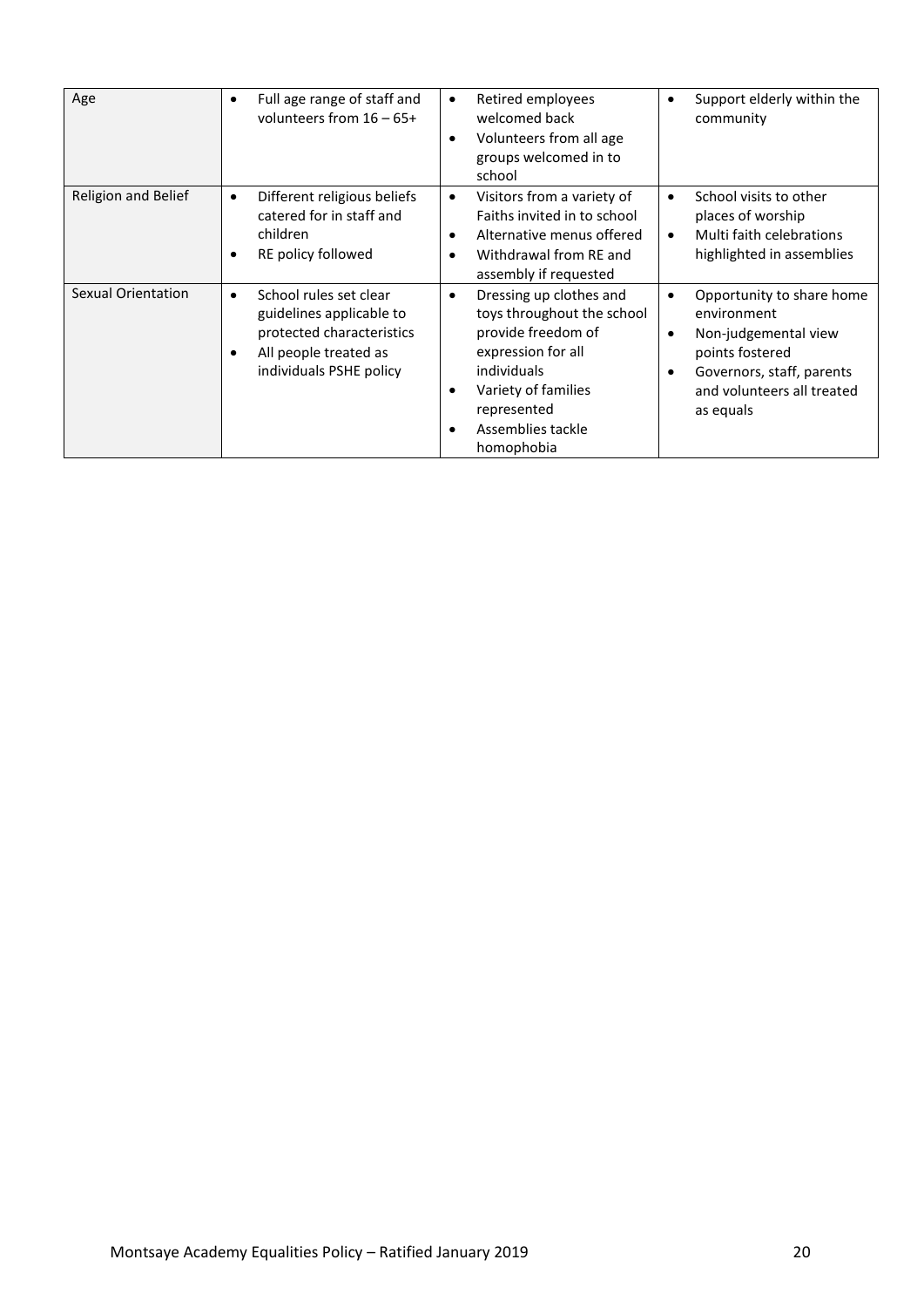# **THE DUTY TO FOSTER GOOD RELATIONS BETWEEN THOSE WHO SHARE A PROTECTED CHARACTERISTIC AND THOSE WHO DO NOT**

*DfE guidance states that it should be particularly easy for schools to demonstrate that they are fostering good relations, since promoting good relations between groups of students of all kinds is*  inherent in many things which they do as a matter of course. It may be shown through, for example, *aspects of the curriculum which promote tolerance and friendship, or which share understanding of a range of religions or cultures, the Behaviour Policy and Anti-Bullying Policy, assemblies dealing with relevant issues, involvement with the local communities, twinning arrangements with other schools which enable students to meet and exchange experiences with children from different backgrounds, or initiatives to deal with tensions between different groups of students within the school itself.*

| <b>Protected</b><br><b>Characteristics</b> | <b>Aims of General Duty</b>                                                                                                                                                                                                |                                                                                                                                                                               |                                                                                                                                                                      |  |  |  |
|--------------------------------------------|----------------------------------------------------------------------------------------------------------------------------------------------------------------------------------------------------------------------------|-------------------------------------------------------------------------------------------------------------------------------------------------------------------------------|----------------------------------------------------------------------------------------------------------------------------------------------------------------------|--|--|--|
|                                            | <b>Evidence and engagement with</b><br>protected groups in order to<br>eliminate unlawful<br>discrimination, harassment<br>and victimisation                                                                               | <b>Advancing equality of</b><br>opportunity and engagement<br>with protected groups                                                                                           | Foster good relationships and<br>engagement with protected<br>groups in order to develop<br>good relationships                                                       |  |  |  |
| Race                                       | Hate crime and incident<br>$\bullet$<br>reporting used by all<br>Few incidents of racial<br>$\bullet$<br>harassment reported<br>Equality policies actively<br>$\bullet$<br>followed                                        | Children with differing<br>$\bullet$<br>backgrounds feel included<br>throughout the school<br>Adults from different<br>$\bullet$<br>backgrounds approach the<br>school freely | Home culture shared and<br>$\bullet$<br>celebrated in school                                                                                                         |  |  |  |
| Disability                                 | Disabled pupils included in<br>$\bullet$<br>all school events<br>Disabled parents have<br>$\bullet$<br>access to all school events                                                                                         | Enhanced curriculum for<br>$\bullet$<br>disabled children in place<br>Access plan in place<br>$\bullet$                                                                       | Contact with disabled<br>$\bullet$<br>parents to ensure equality<br>of access to school events<br>Assemblies make specific<br>$\bullet$<br>reference to disabilities |  |  |  |
| Sex and<br>Discrimination                  | Children of both sexes take<br>$\bullet$<br>part in a wide variety of<br>activities to encourage<br>equal opportunities both in<br>and after school<br>Sporting teams from both<br>$\bullet$<br>genders given high profile | Positive discrimination<br>$\bullet$<br>made eg boys/girls groups<br>when appropriate<br>Actively encourage<br>$\bullet$<br>volunteers and staff from<br>male and female      | Stereotypes are challenged<br>$\bullet$<br>Assemblies tackle<br>$\bullet$<br>discrimination<br>Working parties include<br>$\bullet$<br>male and females              |  |  |  |
| Gender Reassignment                        | Montsaye is currently<br>$\bullet$<br>supporting a student who<br>is exploring gender<br>reassignment                                                                                                                      | Equality policy to be<br>$\bullet$<br>followed to ensure good<br>relations fostered                                                                                           | Equality policy to be<br>$\bullet$<br>followed to ensure good<br>relations fostered                                                                                  |  |  |  |
| Pregnancy and<br>Maternity                 | NCC maternity policy<br>$\bullet$<br>followed                                                                                                                                                                              | Individual staff part of risk<br>$\bullet$<br>assessment process                                                                                                              | KIT days and flexible<br>$\bullet$<br>working on return<br>encouraged                                                                                                |  |  |  |
| Age                                        | Full age range of staff and<br>$\bullet$<br>volunteers from $16 - 65 +$                                                                                                                                                    | Retired employees<br>$\bullet$<br>welcomed back<br>Volunteers from all age<br>$\bullet$<br>groups welcomed in to<br>school                                                    | Support elderly within the<br>$\bullet$<br>community                                                                                                                 |  |  |  |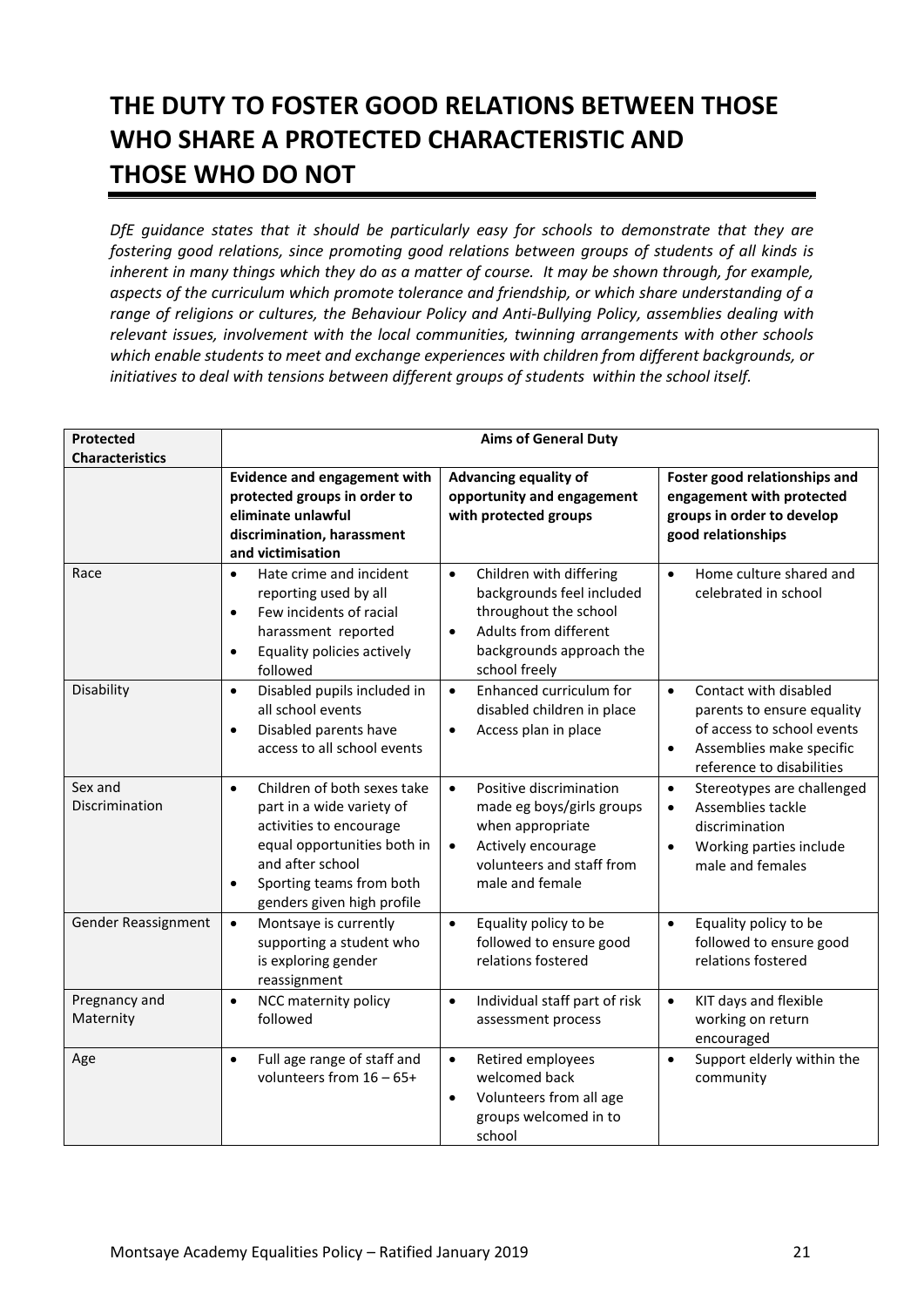| Religion and Belief | Different religious beliefs<br>$\bullet$<br>catered for in staff and<br>children<br>RE policy followed                                           | Visitors from a variety of<br>$\bullet$<br>Faiths invited in to school<br>Alternative menus offered<br>Withdrawal from RE and<br>assembly if requested | School visits to other<br>$\bullet$<br>places of worship<br>Multi faith celebrations<br>highlighted in assemblies                                           |
|---------------------|--------------------------------------------------------------------------------------------------------------------------------------------------|--------------------------------------------------------------------------------------------------------------------------------------------------------|-------------------------------------------------------------------------------------------------------------------------------------------------------------|
| Sexual Orientation  | School rules set clear<br>$\bullet$<br>guidelines applicable to<br>protected characteristics<br>All people treated as<br>individuals PSHE policy | Variety of families<br>represented<br>Assemblies tackle<br>homophobia                                                                                  | Opportunity to share home<br>environment<br>Non judgemental view<br>points fostered<br>Governors, staff, parents<br>and volunteers all treated<br>as equals |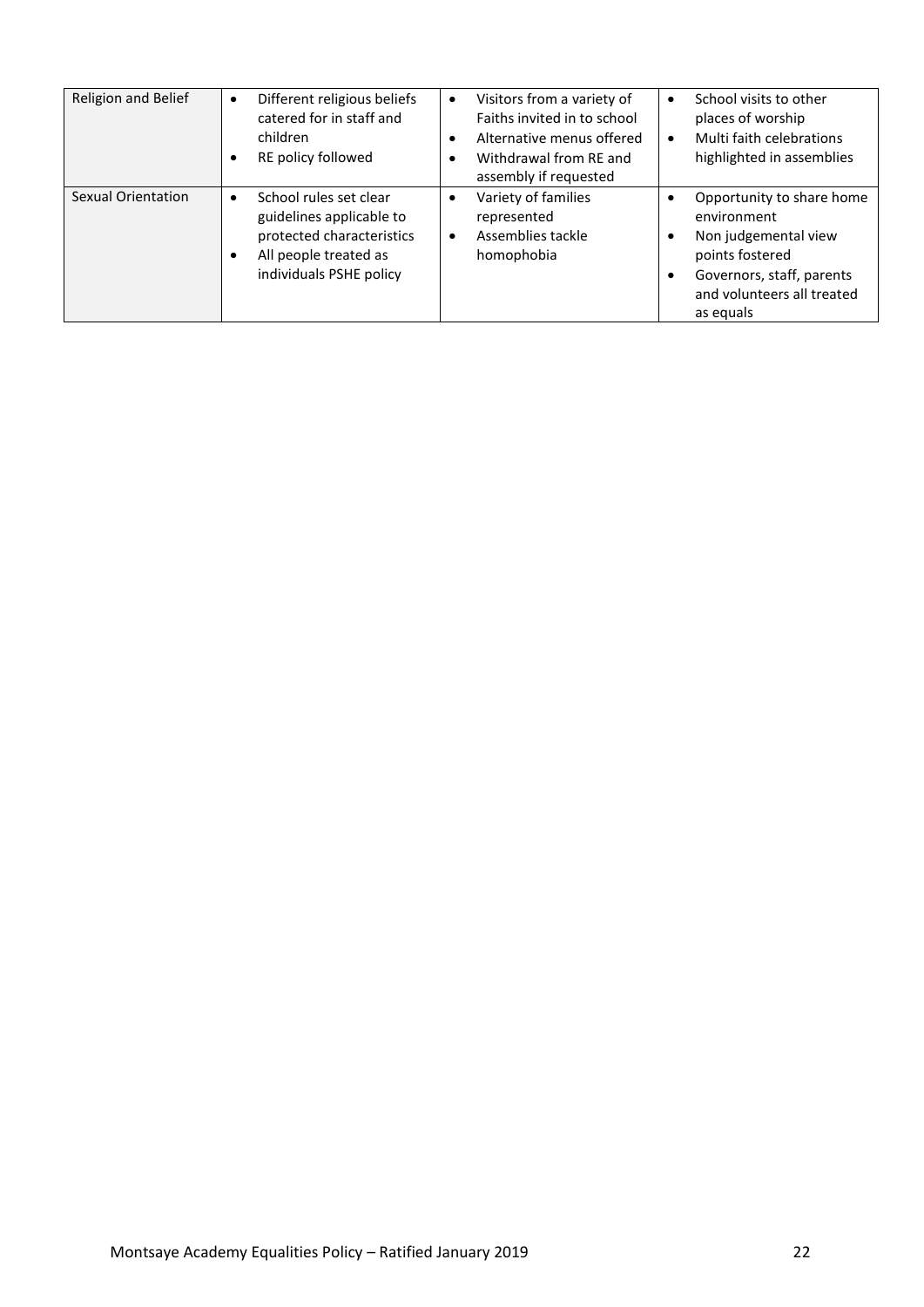# **THE SCHOOL'S EQUALITY OBJECTIVES**

*DfE guidance states that Schools are free to choose the equality objectives that best suit their individual circumstances and contribute to the welfare of their students and the school community. Objectives are not intended to be burdensome or a "tick box" exercise, but they do need to be specific and measurable. They should be used as a tool to help improve the school experience of a range of different students. A school should set as many objectives as it believes are appropriate to its size and circumstances. The objectives should fit the school's needs and should be achievable.* 

*Although it is no longer a requirement for schools to have an equality action plan, those schools which do already have one in place may find it helpful to continue with this approach and adapt it to take into account the extent of the duty.* 

*Equality objectives may arise from analysis schools have carried out on their published data or other information, where they have identified an area where there is potential for improvement on equalities, or they may be set in anticipation of a change in local circumstances. Some examples might be:*

**Objective 1:** Undertake an analysis of recruitment data and trends with regard to race, gender and disability by July, and report on this to the staffing and pay sub*committee of the governing board.*

*Objective 2: Have in place a reasonable adjustment agreement for all staff with disabilities by July, to meet their needs better and ensure that any disadvantages they experience are addressed.*

*Objective 3: Increase the representation of teachers from minority ethnic communities over a 4-year period (from this July to July in 4 years' time), so that this group increases from by 5% of the teaching workforce.*

*Objective 4: To reduce homophobic language and incidents and raise awareness through assemblies and the ethos and values programme* 

*Objective 5: To increase understanding between religious groups and of different faiths and cultures* 

*Publication of information in future years should include evidence of the steps being taken and progress made towards meeting the equality objectives that the school has already set itself.*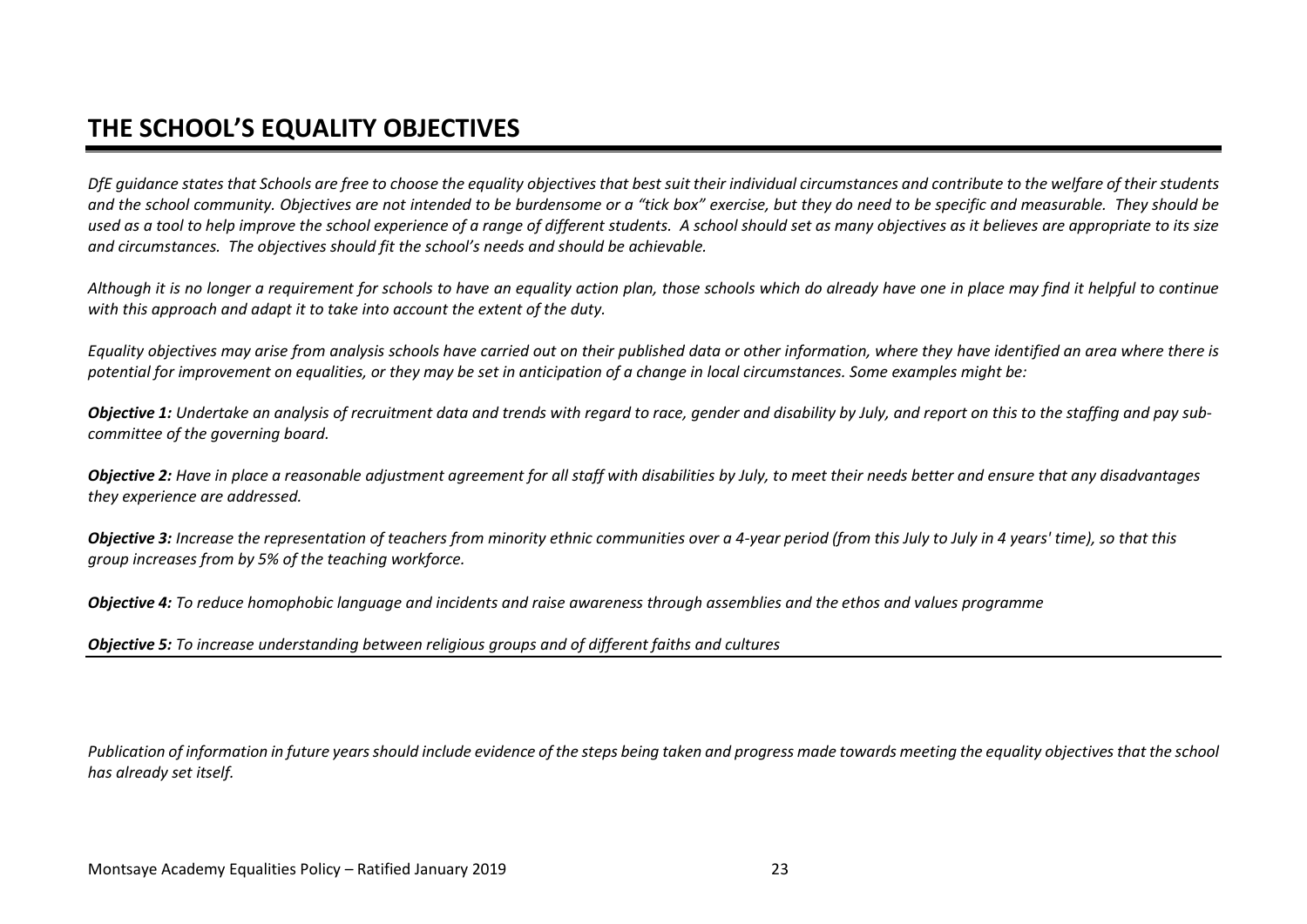#### **EQUALITIES OBJECTIVES AND ACTION PLAN**

#### **DATE OF PUBLICATION (September 2018***)*

| <b>Objective</b><br>Please give an end date/timescale to<br>each action (ie by )                                                                                                                                                               | <b>Which protected</b><br>group(s) will this most<br>affect/influence | How will we know<br>we have achieved<br>the objective? | Lead<br>and other<br>key players | <b>Actions</b><br>Please give an end date/timescale<br>to each action (ie by)     | <b>Annual Red/Amber/</b><br><b>Green Rating</b><br>End of academic year<br>2019 |
|------------------------------------------------------------------------------------------------------------------------------------------------------------------------------------------------------------------------------------------------|-----------------------------------------------------------------------|--------------------------------------------------------|----------------------------------|-----------------------------------------------------------------------------------|---------------------------------------------------------------------------------|
| <b>Objective 1:</b> Undertake an analysis of<br>recruitment data and trends with regard<br>to race, gender and disability by July, and<br>report on this to the staffing and pay sub-<br>committee of the governing board.                     | All protected<br>characteristics                                      | Data trends<br>improve                                 | MG<br><b>KBE</b>                 | Analyse and collate data<br>Annual return in relation to the<br>work force census | Will be reported in<br><b>September 2019 when</b><br>sub committee meets        |
| Objective 2: Have in place a reasonable<br>adjustment agreement for all<br>staff/students with disabilities by July, to<br>meet their needs better and ensure that<br>any disadvantages they experience are<br>addressed.                      | All staff and students<br>with disabilities                           | data<br>risk assessments                               | MG<br>DF                         | Annual review                                                                     | <b>All relevant</b><br>adjustments made                                         |
| <b>Objective 3: Increase the representation</b><br>of teachers from minority ethnic<br>communities over a 4-year period (from<br>this July to July in 4 years' time), so that<br>this group increases from by 5% of the<br>teaching workforce. | Positive recruitment                                                  | % of teachers from<br>ethnic minorities<br>improves    | MG<br><b>TB</b>                  | Ensure that data is analysed<br>Collate data annually                             | <b>Reported in September</b><br>2019 and underway                               |
| <b>Objective 4:</b><br>To reduce homophobic language and<br>incidents and raise awareness through                                                                                                                                              | LGBQT groups                                                          | Reduction in<br>homophobic<br>language                 | <b>JCB</b><br>EBL                | Behaviour data<br>Reduction in homophobic<br>incidents<br>ERA day impact reports  | <b>Pride month</b><br><b>LGBTQ</b> groups                                       |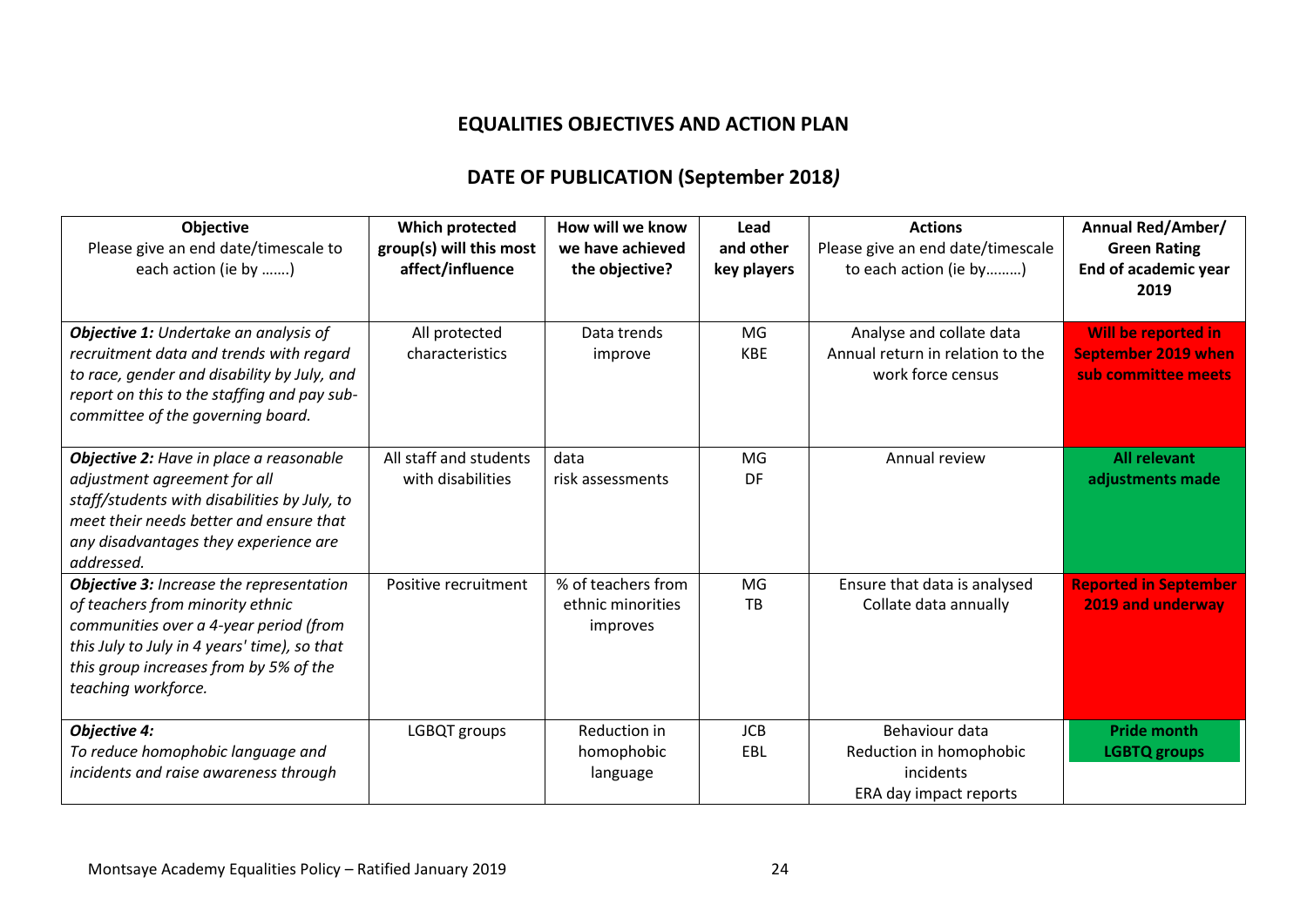| assemblies and the ethos and values      |                        | Tolerance and  |            |                        | <b>Raising awareness</b>     |
|------------------------------------------|------------------------|----------------|------------|------------------------|------------------------------|
| programme                                |                        | acceptance of  |            |                        | through the ERA values       |
| 6 times annually and after each ERA day  |                        | protected      |            |                        | and ERA days                 |
|                                          |                        | characteristic |            |                        |                              |
| <b>Objective 5:</b>                      | Increase the           | Data           | <b>JCB</b> | EP schemes of work and | <b>EP lessons have clear</b> |
| To increase understanding between        | awareness of different | Tolerance      | EBL        | curriculum plans       | evidence of this             |
| religious groups and of different faiths | groups and religions   |                |            | Assembly rota          | <b>Further developments</b>  |
| and cultures - review annually           | that are represented   |                |            | Student voice          | for September                |
|                                          | in the school and in   |                |            |                        | (Academy Pledge)             |
|                                          | modern Britain         |                |            |                        |                              |